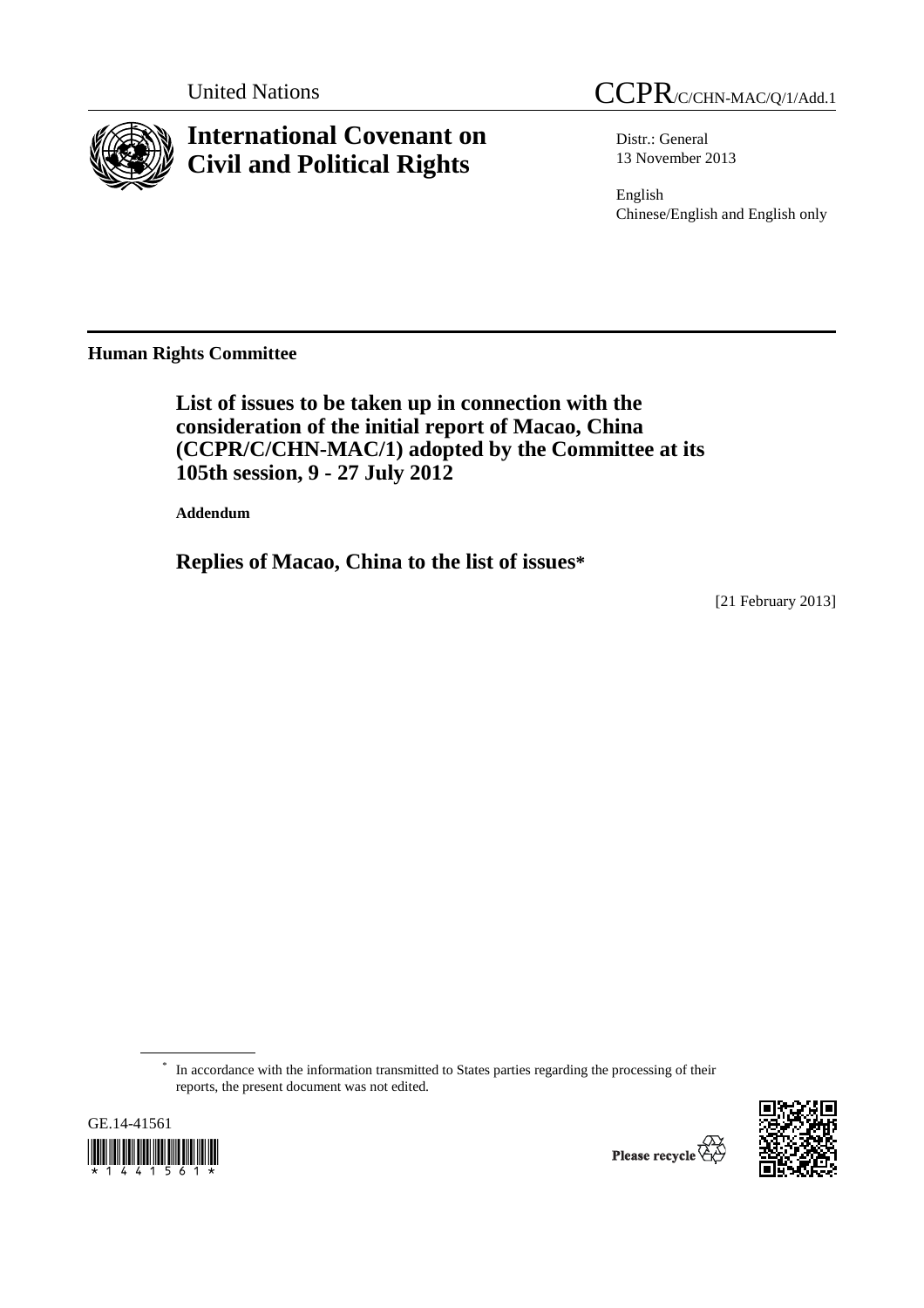## **Question 1**

1. The Initial Report is the first report submitted to the United Nations Human Rights Committee (hereinafter referred to as "the Committee") through the Central People's Government after the handover of the Macao Special Administrative Region (hereinafter referred to as "the Macao SAR") to China in 1999. It was drafted and made in accordance with the guidelines on the form and content of reports (Document no. HRI/GEN/2/Rev.6) provided by the Committee, as such, it did not respond one by one to the concluding observations (CCPR/C/79/Add.115) made by the Committee in 1999. However, the adoption of the mean of making the Initial Report was only for complying with the guidelines on the form and content of reports but it does not imply that the Macao SAR did not respond or follow up with the opinions and recommendations made by the Committee. In fact, the Macao SAR's replies to the concluding observations of the Committee are scattered in various parts of the Initial Report, for instance, in response to paragraph 7 of the concluding observations, please refer to paragraphs 11 to 14 of the Initial Report.

2. The actual situation of the Macao SAR's follow-up of the 1999 concluding observations will be presented individually but as the content of paragraphs 8, 10, 11, 12, 13 and 14 of the concluding observations is basically repeating that of the List of Issues, therefore, we will not reply here again.

3. For the reply to paragraph 7 of the concluding observations, please refer to paragraphs 11 to 14 of the Initial Report. Regarding the Committee's concern, it must be reiterated that neither human rights nor the law or legal provisions related to human rights cease to be in force after the handover.

4. The Committee suggested in paragraph 9 of the concluding observations that the Macao SAR should strengthen the training of lawyers and translators in the area of human rights. In fact, the Macao SAR and the European Union have signed an agreement on the "EU-Macao Cooperation Programme in the Legal Field". Under the framework of this Agreement, the Legal and Judicial Training Centre held various legal training seminars for the Macao SAR magistrates, legal instructors, trainees for magistracy, lawyers, trainee solicitors, legal personnel in government departments and other interested parties in the area of human rights. Since 2005, a series of seminars in this field had already been organised, with the training topics covering, namely, "Human Rights, UN Covenants and Fundamental Rights" (2005), "Human Rights, UN Covenants and Fundamental Rights: Realisation of Human Rights - the Glorified Esperanto?" (2005), "Human Rights and International Law: A Global Challenge" (2006), "Cultural Diversity and Human Rights: A Good Match?" (2010), "Human Rights and Fundamental Freedom: The Rights of Privacy and Data Protection" (2011), the "System of Fundamental Rights" (2012), and so forth. Apart from the activities carried out under the "EU-Macao Co-operation in the Legal Field", the Legal and Judicial Training Centre had also organised a number of other training activities on human rights including a seminar on the "System of Protection of Serious Violations of Human Rights in International Law" (2004), a seminar on the "Collection of Evidence and Fundamental Rights" (2007), and a seminar on "Fundamental Rights and Criminal Law - One Relationship 'Complex' in the Jurisprudence of the European Court of Human Rights" (2008). All these activities positively responded to the recommendations by the Committee.

5. In paragraph 15 of the concluding observations, the Committee was concerned about the issue of freedom of expression in Macao after the handover. It must be noted that the Committee's concern or doubt does not exist. The Macao SAR upholds the freedom of press, speech and publication, and the freedom of press and speech is adequately safeguarded. Among which, Article 27 of the Basic Law sets out the freedom of speech, press and publication of Macao residents.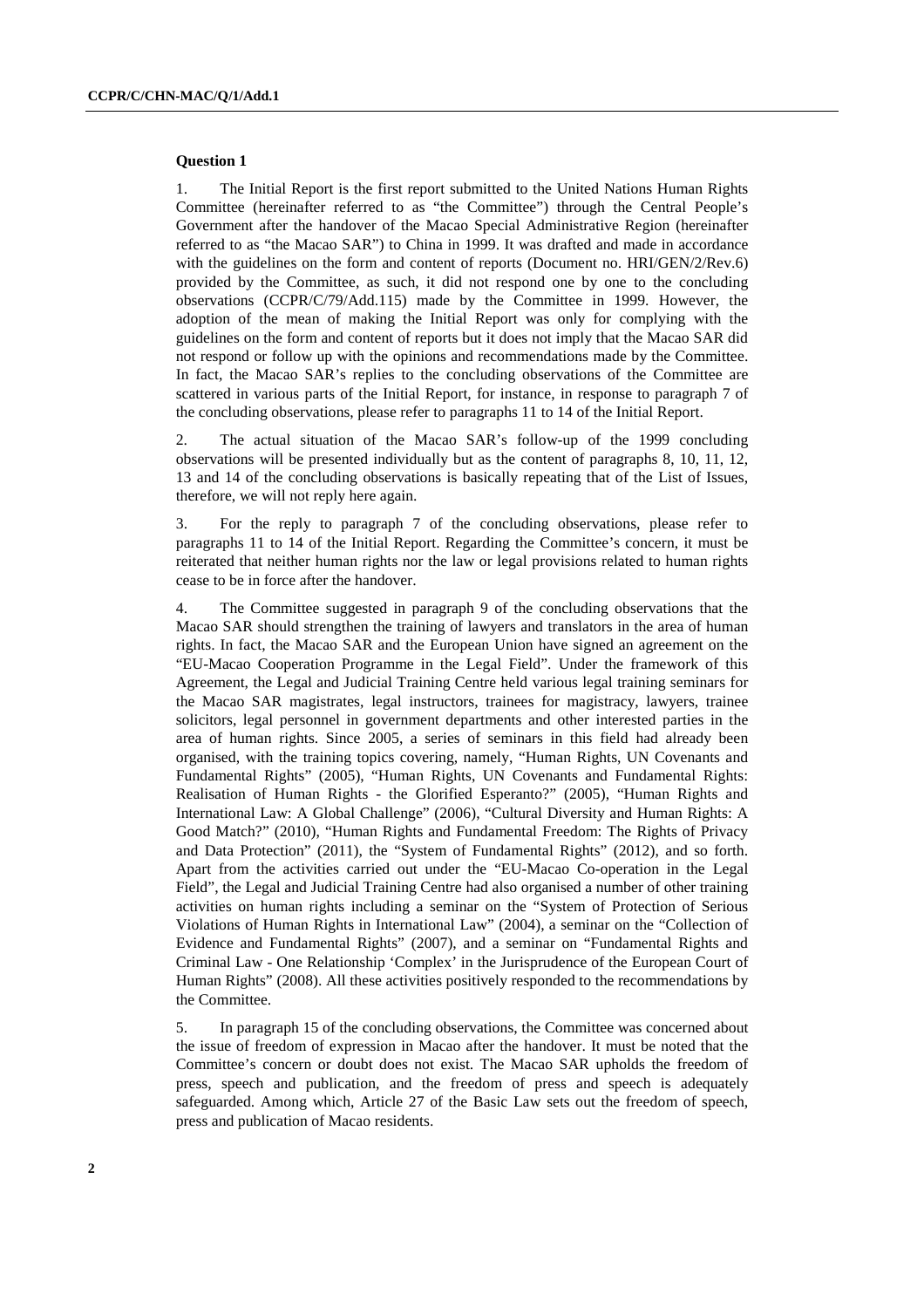6. Law no. 7/90/M, the Press Law, is a law designated to guarantee the rights to gather, report and receive information of journalists. It also ensures the independence of journalists during their performance of duties. This law remains in force even after the handover. Please refer to paragraphs 433 to 440 of the Initial Report for the provisions of the Press Law.

7. On the other hand, it must also be pointed out that the media industry has continued to grow after the handover of the Macao SAR. In fact, the number of newspapers published in the Chinese language has increased from eight to ten, with one of them being a newly published free newspaper. The number of newspapers published in Portuguese has increased from two to three while all the three newspapers in English were founded after the handover. With regards to the broadcasting industry, one cable TV station and three satellite TV stations began services after the handover, bringing richer and more diverse information to the Macao citizens.

8. Apart from the increase in its number, the media institutions in Macao have also been constantly enhancing their role in monitoring the Government in respect of law enforcement. In recent years, the newspapers have been successively issuing special columns for commenting on current affairs and political issues, while the electronic media has been launching programmes with guests and residents discussing current affairs and political issues. These initiatives demonstrate that the press and the residents continue to enjoy freedom of press and speech after the handover.

9. The Committee expressed concerns about a lack of non-governmental organisations (NGOs) in Macao as noted in paragraph 16 of the concluding observations. Article 27 of the Basic Law ensures that Macao residents are entitled to freedom of association. Law no. 2/99/M and Articles 154 to 192 of the Civil Code regulate the legal system of association. Residents of the Macao SAR have the right to form or not form associations under unlimited circumstances. No public authority can, in any form, force individuals to establish, join or withdraw from any kind of association.

10. NGOs of any nature can apply to the Macao SAR Government for allowances according to the law. The Macao SAR Government encourages and supports NGOs with charitable, medical, educational or other charitable purposes, such as tax exemptions, financial subsidies and so forth. All these support measures show how the Macao SAR Government encourages the establishment of NGOs.

11. As of November 2012, there are 5,605 associations, which include human rights NGOs such as labour rights NGOs (the Macao Federation of Trade Unions, the Macao Workers' Rights Association, and so forth). As for the NGOs pertaining to the rights of women, children and elderly, there are the Women's General Association of Macao, the Macao Caritas, the Sin Meng Charity Association, the Against Child Abuse (Macao) Association, and so forth. With respect to NGOs in relation to disability issues, there are the Macao Association for the Mentally Handicapped, the Macao Association for the Mentally Handicapped Parents Association, the Macao Deaf Association, the Macao Association of Support for the Disabled, and so forth registered at the Identification Bureau.

## **Question 2**

12. As mentioned in paragraphs 34, 47 to 50 of the Initial Report, international treaties are applicable to the Macao SAR by means of "incorporation". Judicial organs can directly cite the relevant treaties as the legal basis for judgments. Furthermore, natural persons or legal persons can also directly invoke the aforementioned treaties for standing for their own rights and ascertaining relevant obligations.

13. For example, in Case no. 792/2010 of the Court of Second Instance (criminal appeal case), the suspects directly cited provisions of the Covenant to assert their own rights. The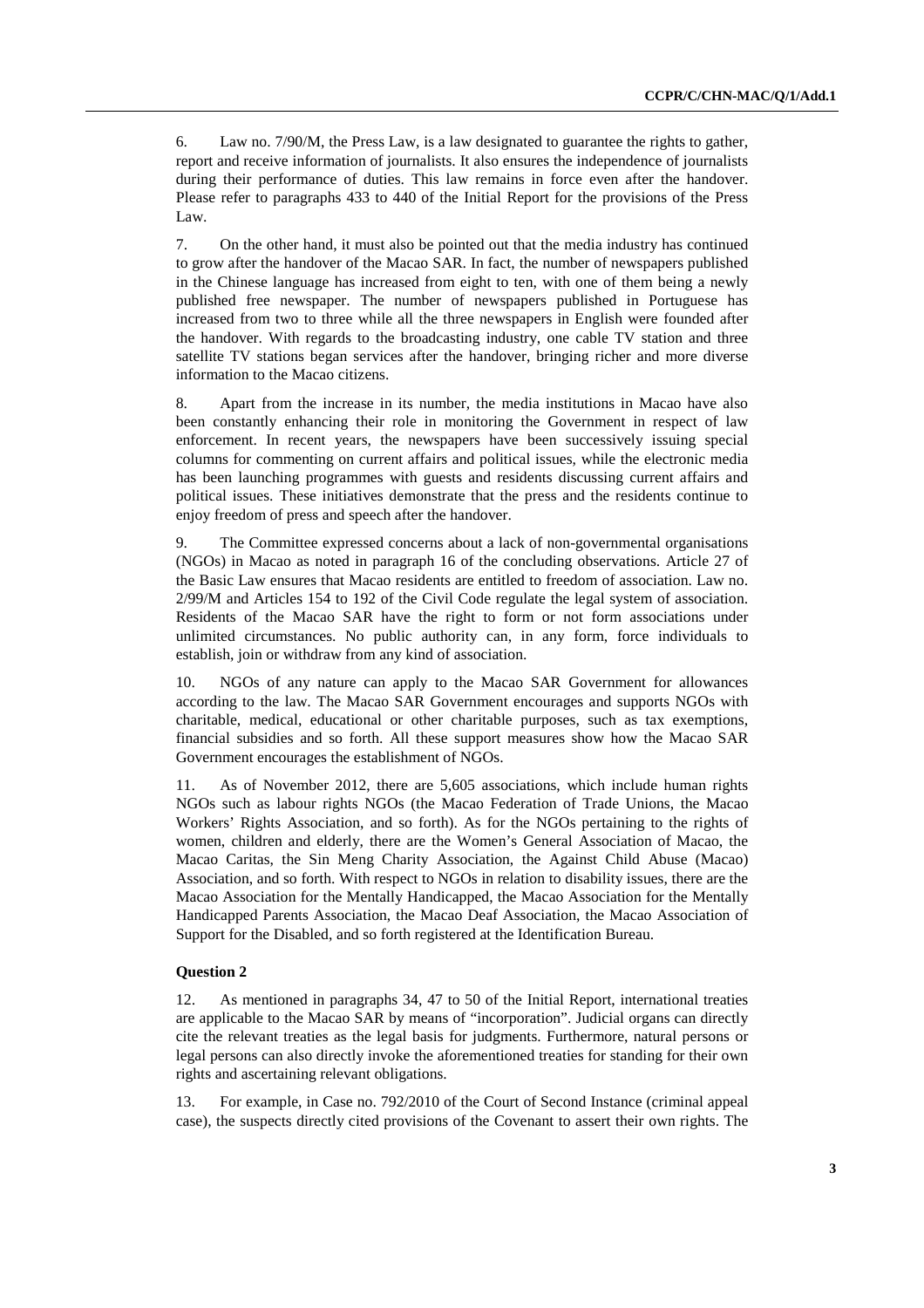suspects were accused of committing the crime of libel against the Director of the Judiciary Police. The suspects argued that, as a victim, the official participation of the Director of the Judiciary Police in the investigation of this case was a violation of Article 14 of the Covenant which states that "all persons shall be equal before the courts and tribunals". The Court finally ruled that the allegation of the suspects was unfounded because the investigation and the indictment against the suspects as well as the interrogation were done by the Procuratorate and the original court respectively, but not by the aforementioned victim, the Director of the Judiciary Police. In addition, the Criminal Procedure Code does not prohibit the dual identity of the criminal police and the libel victim, who is the Director of the Judiciary Police in this case, from being involved in the criminal investigation of the related offence.

14. In relation to the data of complaints, from January 2009 to 30 November 2012, neither the Public Administration and Civil Service Centre (which is now called the Government Information Centre) nor the Labour Affairs Bureau had received any complaint concerning the violation of the Covenant.

15. As regards the exercise of the right to petition, the Macao SAR residents have been extensively exercising the right to petition under different formats of "request". "application" and "appeal" to the Chief Executive, the Office of the Chief Executive and the Legislative Assembly pursuant to the right to petition granted by Law no. 5/94/M. The scopes of petition cover people's livelihood, education, legal reform and other areas. From January 2001 to November 2012, the Legislative Assembly of the Macao SAR had received a total of 42 petitions, 29 of which were related to the requests for the formulation of or amendment to the existing law and 10 of the 42 petitions concerned the provisions of the International Covenant on Civil and Political Rights such as its Articles 2, 17 and 26, but there was only one petition that directly quoted the provision of the Covenant (Article 9(3)).

# **Question 3**

16. As an administrative region of China, the question of whether or not the Macao SAR has established an independent national human rights institution is inapplicable to it. Currently, the Macao SAR has not established any independent human rights institution yet but it should be emphasized that under the existing legal norms, system and structure, ample protection for human rights is guaranteed. As mentioned in paragraphs 29 to 46 of the Initial Report, the rights stipulated in the Covenant are implemented through the laws of the Macao SAR.

17. In order to enhance the public's awareness of their own rights and the relevant legal protection, the Legal Affairs Bureau has been disseminating legal information of different areas through various forms, such as dissemination seminars, contests, bazaars and pamphlets, for instance, the publication of the booklet of the International Covenant on Civil and Political Rights could be obtained from all government departments, community centres, libraries and other locations for free. Please refer to paragraphs 51 to 57 of the Initial Report for details of the dissemination of law.

18. As for monitoring the implementation of the Covenant, it is worth mentioning that the CCAC (the Commission Against Corruption) had amended its Organisational Law in 2012. Apart from maintaining its function as an "ombudsman", the Commission further increased its function in promoting the protection of human rights, freedom, security and legitimate interests as well as ensuring the justice, legality and efficiency of public administration.

19. Apart from the CCAC being an independent government institution that monitors the implementation of the Covenant, representatives from the civil community and NGOs have formed commissions in different areas, with an aim to promote and facilitate the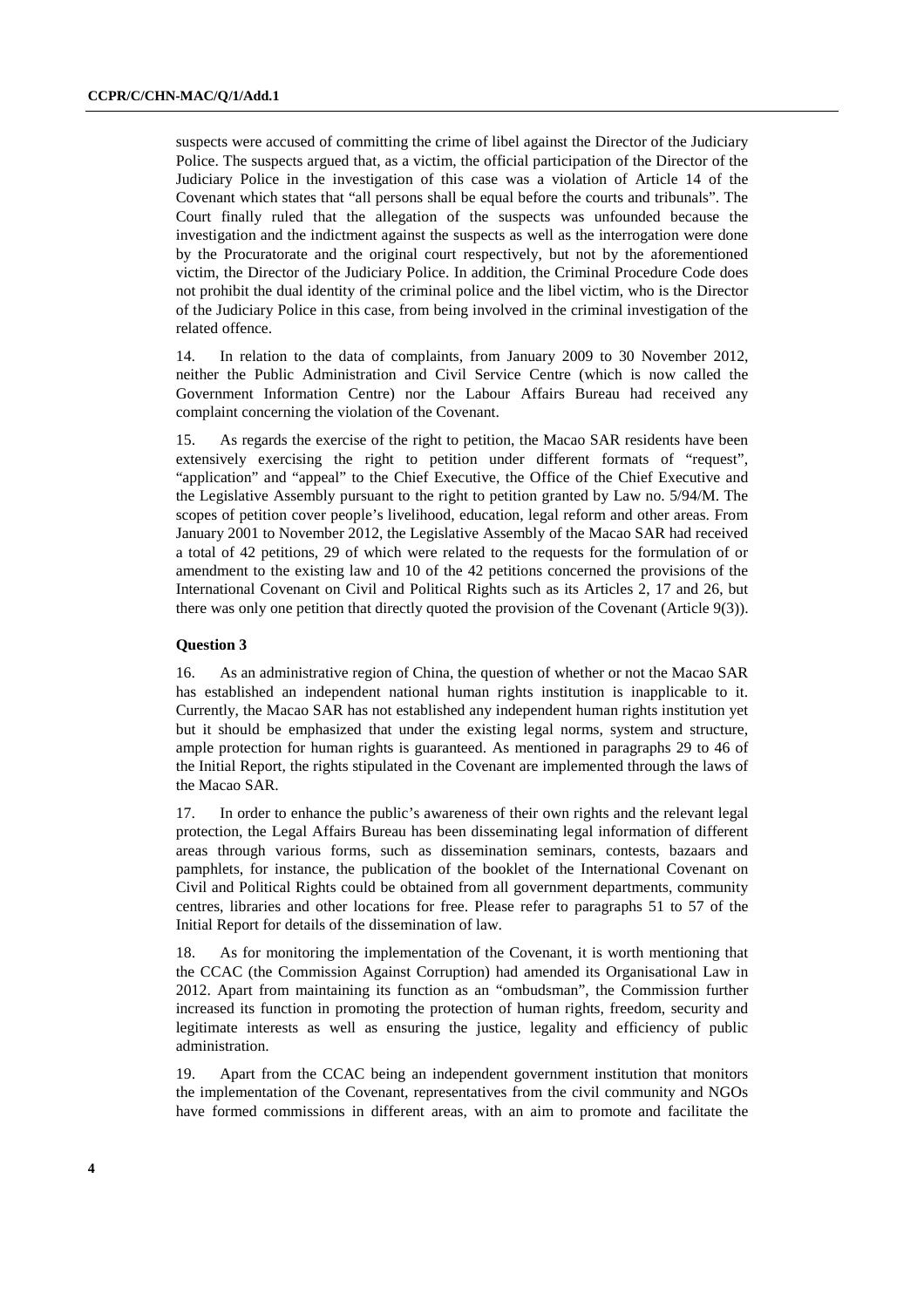implementation of human rights, constituted to a series of regulatory mechanisms. Please refer to paragraph 71 of the Initial Report for the list of the aforementioned commissions.

20. The rights stipulated in the Covenant and other human rights conventions have been extensively disseminated in the Macao SAR through the aforementioned measures and such rights are safeguarded through the highly strict monitoring mechanism.

# **Question 4**

21. In order to further respond to the international requirements related to anti-money laundering and counter-terrorist financing, the Macao SAR Government established the Financial Intelligence Office in 2006. Its major responsibilities are:

 (1) to collect, analyse and provide information on suspicious money laundering and terrorist financing transaction reports to law enforcement authorities and to report the suspicious cases to the Public Prosecutions Office;

 (2) to provide for, and receive from, entities outside the Macao SAR information regarding crimes relating to money laundering and terrorist financing in compliance with regional agreements or international law instruments applicable to the Macao SAR;

 (3) to collaborate with competent entities in formulating anti-money laundering and combating terrorist financing guidelines;

 (4) to develop and promote programmes for educating the general public on the prevention and suppression of money laundering and terrorist financing.

22. With respect to internal laws and regulations, the Macao SAR adopted legislations in accordance with the international standards to counter-terrorism and the financing of terrorism as well as reinforced its intelligence and data collection among its regional and foreign law enforcement counterparts.

23. Specifically, Law no. 3/2006 of 10 April, sets up the legal regime to prevent and suppress terrorism, including the criminalisation of terrorist acts committed by a single offender or by an organisation; the criminalisation of terrorist acts against a foreign state or international organisation; the extra-territorial jurisdiction for these crimes; the criminal liability of legal persons, and the criminalisation of the financing of terrorism. To prevent the financing of terrorism, a set of administrative measures were adopted through Administrative Regulation no. 7/2006, where it prescribes the prerequisites and contents of the duties regarding the prevention of the criminal offences of money laundering and the financing of terrorism (such as customer due diligence measures, waiving of bank secrecy, duty to report suspicious transactions) and establishes the supervisory system for compliance and the framework of the applicable penalties in case of non-compliance.

24. Moreover, the Macao SAR, as a member of the Asia/Pacific Group on Money Laundering, is regularly assessed on its efforts to tackle terrorism and the financing of terrorism. There is also a special force unit at the Public Police Security Force that deals with specific operational situations that threaten the public order and security of the Macao SAR to combat and detect terrorists and rescue hostages. This unit is specially trained to handle high-risk missions and exchanges information with neighbouring and foreign counterparts.

25. Legal cooperation in criminal matters is also important to counter-terrorism. The Macao SAR law enforcement authorities have created a direct communication system and an information exchange channel with Mainland China, the Hong Kong SAR and other countries or regions in order to enhance cooperation as well as closely cooperate with the Macao Sub-Bureau of the China National Central Bureau of INTERPOL.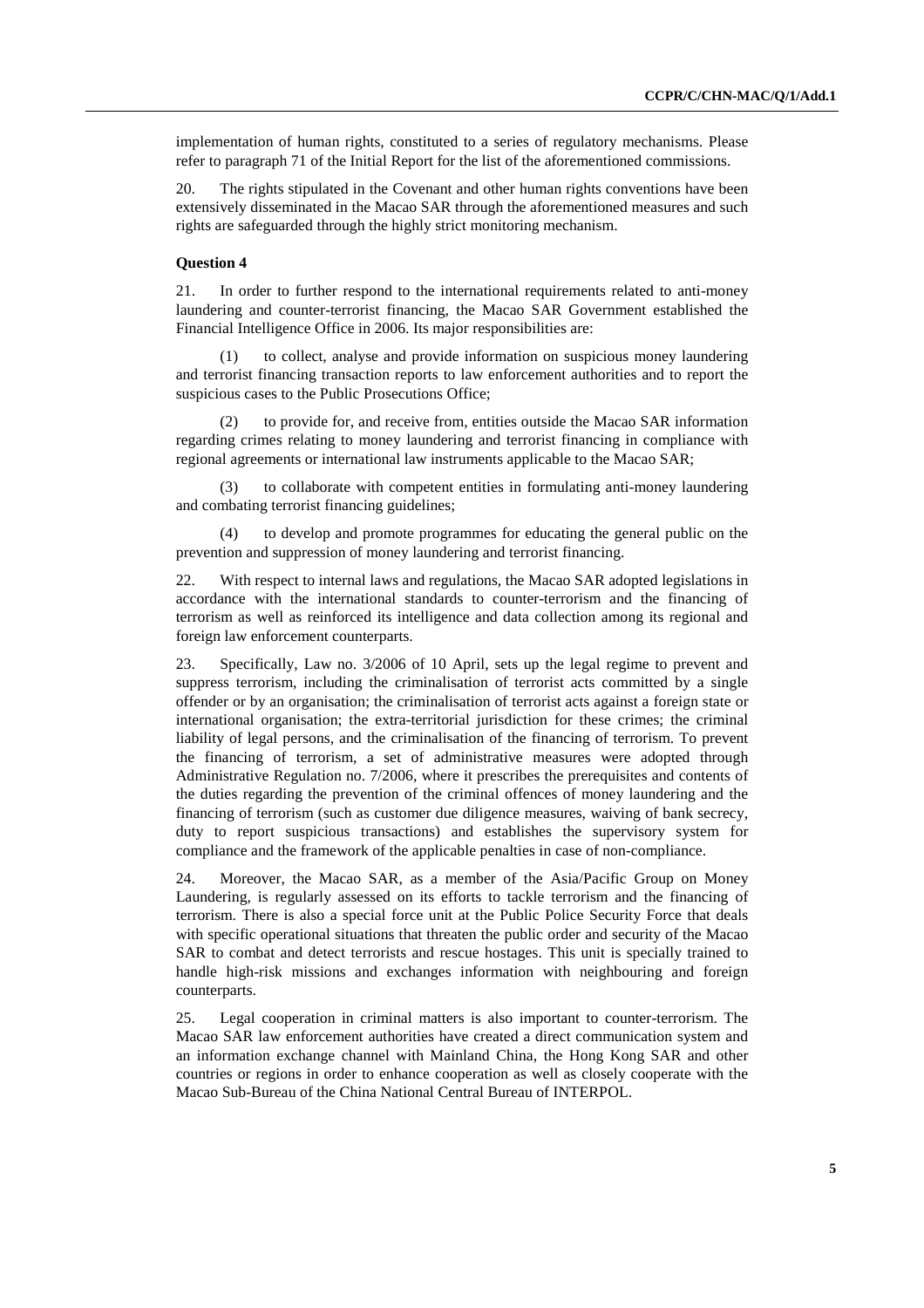26. In addition, in order to enhance international and regional cooperation to strengthen the efforts of combating crimes, the Financial Intelligence Office has signed memoranda of understanding or cooperation agreements with 11 financial intelligence units respectively, with the expectation of working closely in the area of collection, utilisation and analysis of the financial intelligence in relation to money laundering and terrorist financing and of establishing a mechanism of regular information sharing, typology study and personnel interaction.

27. It should be underlined within this context that there are no records or cases investigated of terrorism or the financing of terrorism in the Macao SAR.

28. In respect of legal safeguards and remedies, as explained in paragraphs 58 to 72 of the Initial Report, the legal system of the Macao SAR is founded on the principles of legality, equality before the law, non-discrimination and so forth and that all individuals can recur to judicial, quasi-judicial and non-judicial remedies to safeguard their fundamental rights. Any person suspected or accused of committing terrorism or the financing of terrorism in the Macao SAR shall be entitled to criminal procedural guarantees, the right to appeal, habeas corpus, the right to compensation for unlawful arrest, and the right to an equal, fair and public hearing and so forth.

29. On the other hand, apart from establishing a relief system for victims on the civil and criminal law, victims of terrorist crimes (who are considered victims of violent crimes under Article 1(2) of the Criminal Procedure Code) can also refer to Law no. 6/98/M, Law on the Protection of Victims of Violent Crimes, whereby victims can apply for a special financial compensation even if the offender's identity is not known or if, for any reason, the offender cannot be accused or convicted.

30. In the context of counter-terrorism, there are no cases of deportation or expulsion.

### **Question 5**

31. First of all, it should be clarified that Law no. 9/2002, Legal Framework for Internal Security, only establishes the legal basis for internal security, that is, the establishment of principles, guidelines and fundamental measures necessary for the protection of internal security. It should also be noted that one of the principles established by that law is the principle of respect for the rights, freedom and protection of individuals.

32. According to Article 18 of Law no. 9/2002, if there is strong evidence of disturbance of internal security due to criminal activities, the Police Unitary Service can suggest to the judge in charge of criminal litigation to give an order for the execution of the monitoring of communications, including written, telephone and computer communications or other means of the monitoring of communications pursuant to Articles 172 to 175 of the Criminal Procedure Code. Therefore, the monitoring of communications prescribed in Article 18 of Law no. 9/2002 can only be used after receiving an order or authorisation from the judge.

33. Until now, the Macao SAR Government has never implemented the monitoring system of communications prescribed in Article 18 of Law no. 9/2002.

34. The coordination of Law no. 9/2002 and Law no. 8/2005 is achieved by the following two basic aspects:

35. First of all, in principle, the access to personal data is not allowed, except when there is a suspect of illegal activities, criminal offences, administrative offences and decisions relating to penalties, security measures, fines and accessory penalties. Even if personal data is legally obtained, it must comply with the relevant provisions: (1) the access to personal data shall maintain the standards of data protection and information security; (2) the access to personal data is deemed necessary for legitimate purposes; (3) the personal rights, freedom and guarantees do not take precedence over the responsible entity to achieve its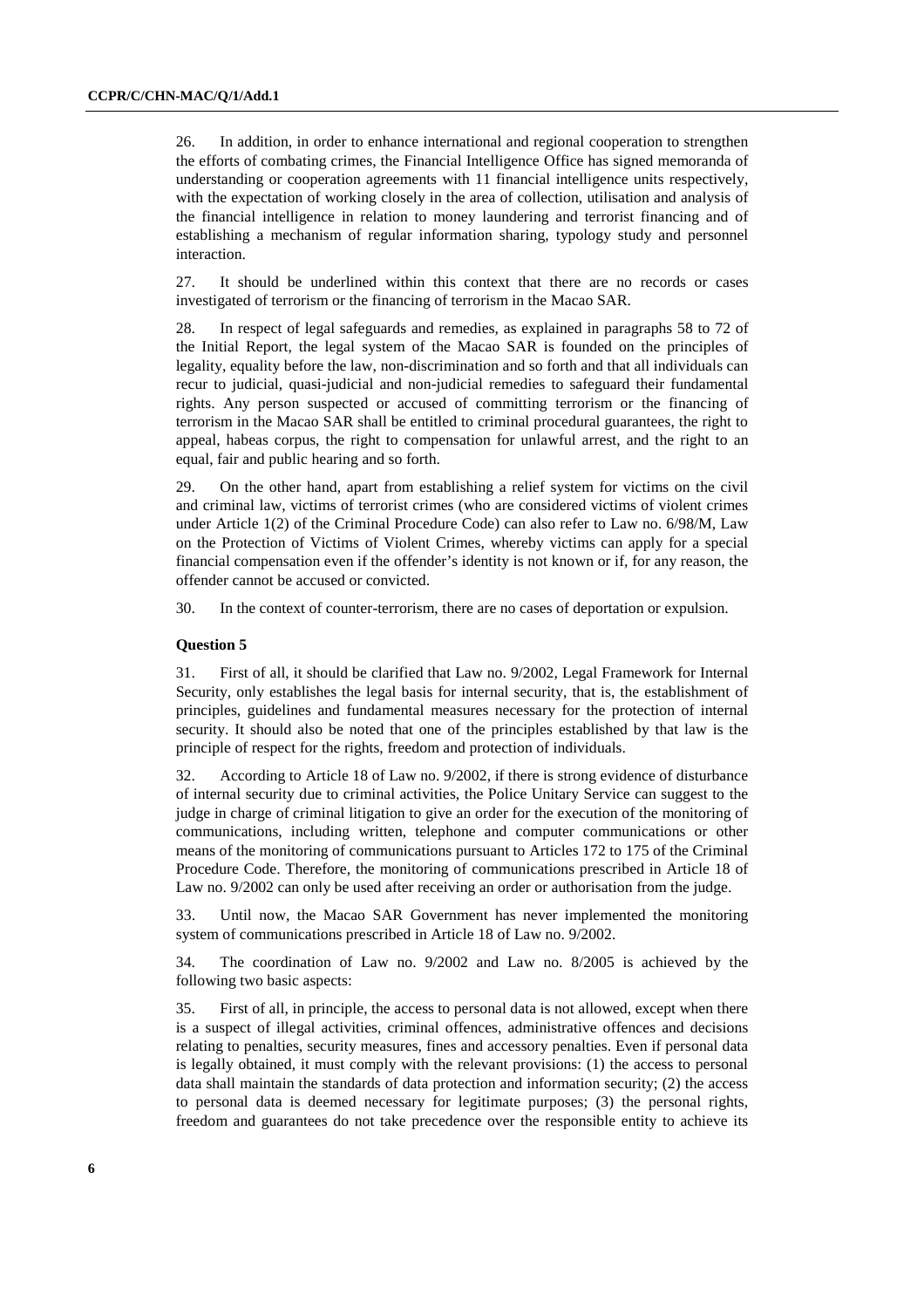legitimate purposes; (4) in any case, the access to personal data shall be limited to what is necessary for specific purposes (Article 8 of Law no. 8/2005).

36. Secondly, the law also empowers the party involved to defend and adopt a variety of measures, for instance: (1) to submit a complaint to the competent authority responsible for supervising the collection, storage and use of personal data; (2) to adopt administrative or judicial measures; (3) to use the urgent judicial protection for appealing to the court against decisions made regarding personal data; (4) to invoke the provision of administrative infringements and crimes relating to the access of personal data – Articles 28 to 44 of Law no. 8/2005.

37. In conclusion, the measures presented are in full compliance with the provisions of the Basic Law, pursuant to which "the freedom and privacy of communication of Macao residents shall be protected by law. No department or individual may, on any grounds, infringe upon the freedom and privacy of communication of residents except that the relevant authorities may inspect communication in accordance with the provisions of the law to meet the needs of public security or of investigation into criminal offences" (Article 32 of the Basic Law).

## **Question 6**

38. Regarding equality between men and women in employment, at the legal level, Decree-Law no. 52/95/M establishes regulations to guarantee equal opportunities and treatment in employment for men and women workers in labour relations. Its Article 9 provides that men and women employees are entitled to receive equal remuneration for work of equal value provided for the same employer. Following the same principle, Article 5(1) of Law no. 4/98/M on the Legal Framework for Employment and Labour Rights and Article 57(2) of Law no. 7/2008, the Labour Relations Law, establish the principle of equal remuneration for work of equal value. Aside from basic remuneration, the Labour Relations Law further establishes that, regarding working conditions, no employee shall be treated unequally due to gender or other grounds. In addition, it is worth mentioning that the Convention concerning Equal Remuneration for Men and Women Workers for Work of Equal Value, 1951 (ILO Convention no. 100) is applicable to the Macao SAR.

39. In fact, the statistical figures on working population, employed population and unemployed population by gender and age groups announced quarterly by the Statistics and Census Service show that the employment rate of women in the Macao SAR is not low at all. From the statistical data of the median monthly employment earnings of recent years, it can be seen that the remuneration for men and women employees in the public sector are similar, although, in practice, there are still gaps in the remuneration between men and women employees in private institutions. These gaps, however, do not generally exist in all industries and there are many objective factors causing the gaps, such as the physical differences between men and women, the development conditions of relevant industries, and so forth.

40. Moreover, since 2008, the Consultative Commission for Women's Affairs has been conducting a survey, every two years, on the current status of women in Macao. Among others, the Report on the Current Status of Women in Macao 2008 and the Report on the Current Status of Women in Macao 2010 both reckoned the Macao SAR's ranking on the Global Gender Gap Index so as to assess the inequality between men and women in Macao. According to the aforementioned Reports, in 2008, the ratio of men's and women's salaries was 0.8 and in 2010, the ratio was 0.78 while the world's average ratios were 0.51 and 0.54 respectively, indicating that the figures achieved by Macao in those two years were higher than the global average figures. The Report on the Current Status of Women in Macao 2010 also pointed out that a considerable number of women gave up their full-time jobs and engaged in part-time works with fewer working hours in order to take care of their families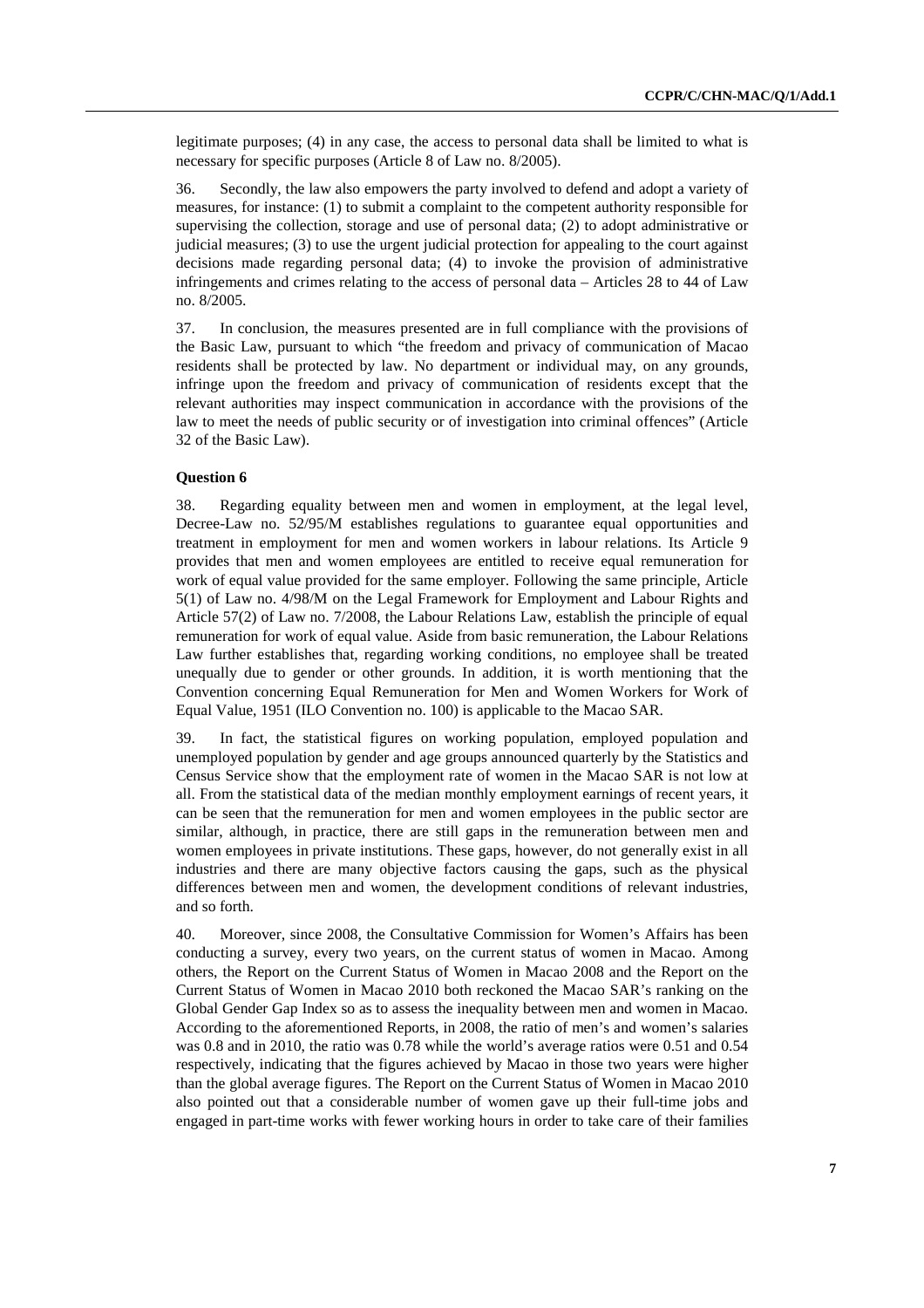and consequently earned less, thus this may lower the average salary of female employees. From this, it shows that Macao women are willing to devote more time to family life which may be the reason for the existence of the gender pay gap.

41. On the other hand, in order to enhance the knowledge of the general public on the rights and interests relating to work, the Labour Affairs Bureau continues to disseminate and promote the Labour Relations Law. At the same time, it has also set up a dedicated consultation email address for employees to make inquiries or lodge complaints on issues related to labour relations. Besides following up complaints lodged by employees, the Bureau will also, upon receipt of information from other sources such as media reports or citizen opinions that the labour rights and interests of employees are infringed, take the initiative to contact the employers or employees concerned to understand the specific situations and file cases in time for investigation and follow-up.

## **Question 7**

42. Law no. 9/2002 on the Legal Framework for Internal Security aims at safeguarding public order and tranquility, protecting personal and property safety, preventing and investigating crimes and controlling immigration so as to ensure stability of the society and the exercise of fundamental rights and freedoms.

43. According to Article 8 of Law no. 9/2002, whenever there is a case of emergency that poses a serious threat to the internal security, to ensure public order and tranquility, the Chief Executive may, subject to Article 40 of the Basic Law, determine the adoption of measures that involve the restriction of fundamental rights and freedom, provided that these measures are necessary, suitable and proportional to the end of maintaining or restoring the said security. The temporal limit for such measures is 48 hours. With respect to this, Article 40(2) of the Basic Law expressly stipulates that the rights and freedoms enjoyed by the Macao SAR residents shall not be restricted unless as prescribed by law, and that such restrictions shall not contravene the International Covenant on Civil and Political Rights, International Covenant on Economic, Social and Cultural Rights, and international labour conventions as applied to the Macao SAR. Therefore, all restrictions are limited to the scope permitted by the International Covenant on Civil and Political Rights. This means that any measure that may restrict or derogate fundamental rights and freedoms provided for in Article 4(2) of the Covenant may not be adopted.

44. In order to ensure that the legitimate rights and interests will not be restricted, Article 2 of the Legal Framework for Internal Security stipulates that the measures adopted to maintain internal security must respect the rights, freedoms and guarantees of persons and must abide by some fundamental principles of law (including the principle of equality, proportionality and non-discrimination), criminal law, criminal procedure law, organisational law of military and security departments and general police regulations, and the aforementioned measures shall be applied only when they are absolutely necessary to safeguard and ensure public security and tranquility.

45. Specifically, the law enforcement authorities may adopt the following restrictive measures pursuant to Article 17 of the aforementioned Law:

• To allow police surveillance of persons, buildings and venues for a limited period of time;

• to ask for the identification of a person whenever he/she is in a public place or under police supervision;

• to seize arms, munitions and explosives temporarily;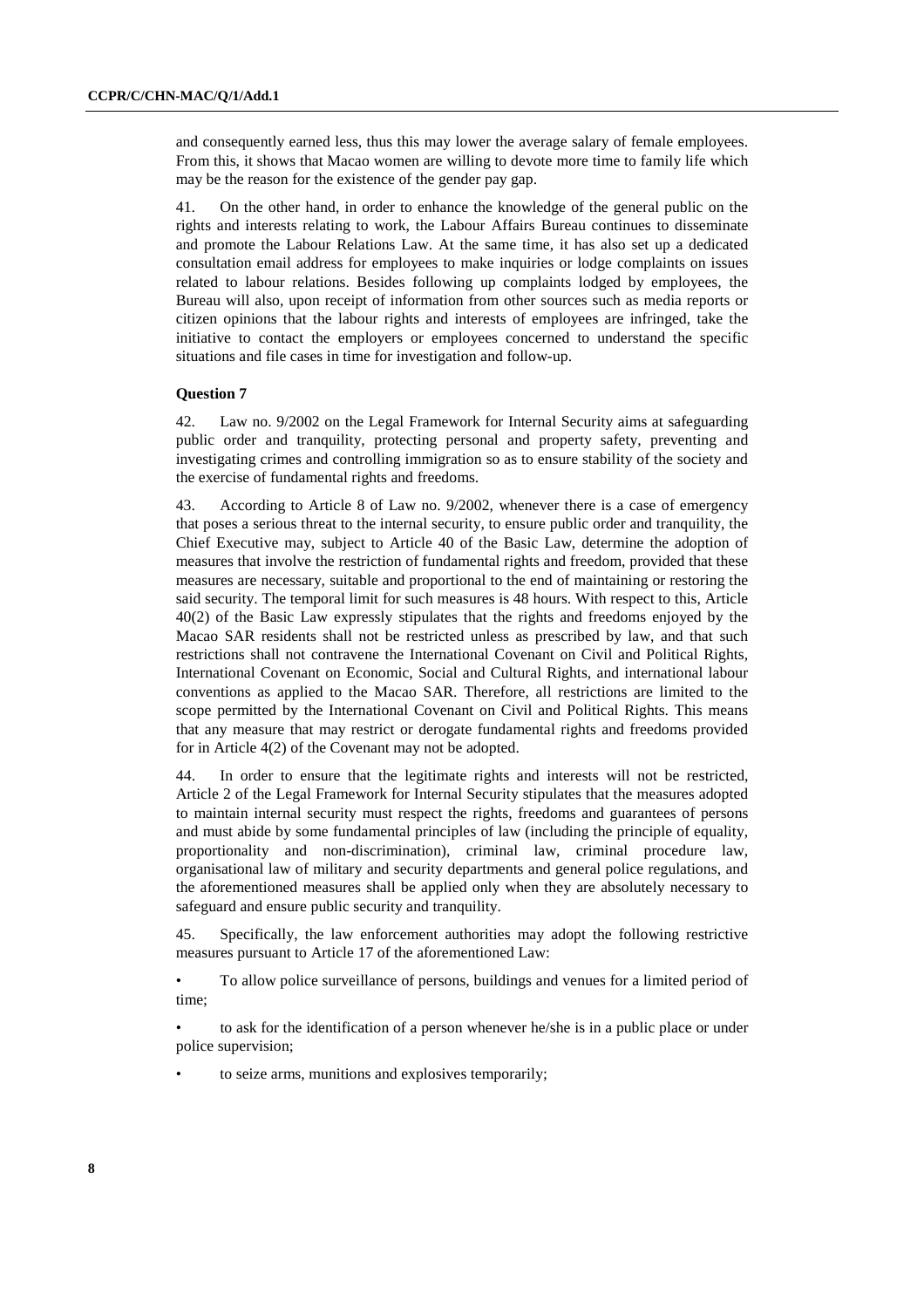• to refuse the entry of non-residents into the Macao SAR or expel anyone who may pose a threat to internal security or is considered inadmissible to the Macao SAR or seen as a suspect with connections with transnational crime, including international terrorism;

• to close temporarily some venues or terminate the activities of some enterprises that are linked to organised crime or terrorism, and the judicial authority shall be informed of the adoption of such a measure.

46. As other persons whose rights are violated, if a person subject to the aforementioned measures considers his/her rights as being violated, he/she may, in accordance with law, access to law and initiate proceedings in court, access to lawyers to obtain legal aid, in order to protect his legitimate rights.

47. Last but not least, as stated in paragraphs 91 and 92 of the Initial Report, the Macao SAR Government is only responsible for maintaining the ordre public (internal security) of the Macao SAR. The power to declare a state of emergency in the Macao SAR, by reasons of war or turmoil which endangers national unity or security, belongs to the Standing Committee of the National People's Congress.

# **Question 8**

48. Rape is a crime against the sexual freedom of a person and it is provided for in Article 157 of the Macao Criminal Code. Rape includes both the copula with a person, by means of violence, as well as coercion to copulate with a third person. The penalty is 3 to 12 years of imprisonment. The same penalty is applicable to the person that, by means of violence, practises anal coitus with another person or coerces him/her to have it with a third person. Reference shall also be made to the crime of sexual coercion, that is, the coercion of another person, by means of violence, serious threat, or making the victim unconscious, or putting him/her in a position in which he/she may not offer resistance, to endure or practise, with the offender or a third person, a relevant sexual act. The penalty for this crime is 2 to 8 years of imprisonment (Article 158 of the Macao Criminal Code).

49. The relevant penalties shall be aggravated by one-third in its minimum and maximum limits when the crime is committed by an ascendant, a descendant, an adopter or an adoptee, a family member of the second degree or a guardian of the victim (Article 171 of the Macao Criminal Code).

50. Different services of the Macao SAR Government adopt different measures to combat those crimes. For instance, the Legal Affairs Bureau is in charge of the dissemination of the law and awareness programmes to the general public and in schools; the Health Bureau is liable to identify such cases at the hospitals and health centres and refer to the police for investigation; the Social Welfare Bureau is liable to provide social and psychological assistance, and shelter whereas the police is responsible for carrying out criminal investigation for prosecution as well as preventing and combating crimes.

51. The provision to punish the family member that commits the crime of domestic violence is provided for in Article 146(2) of the Macao Criminal Code, which provides that whoever physically and psychologically abuses the spouse, or the person in an analogous situation shall be punished with a penalty of 1 to 5 years of imprisonment. The penalty shall be aggravated if it concerns a serious offence to physical integrity of the victim (2 to 8 years of imprisonment) or results in the victim's death (5 to 15 years of imprisonment) (Article 146(3) and (4)). The crime against the physical integrity of a person is also provided for in Articles 137 and 138 of the Macao Criminal Code.

52. The Macao SAR Government is drafting a law specifically for the problem of domestic violence.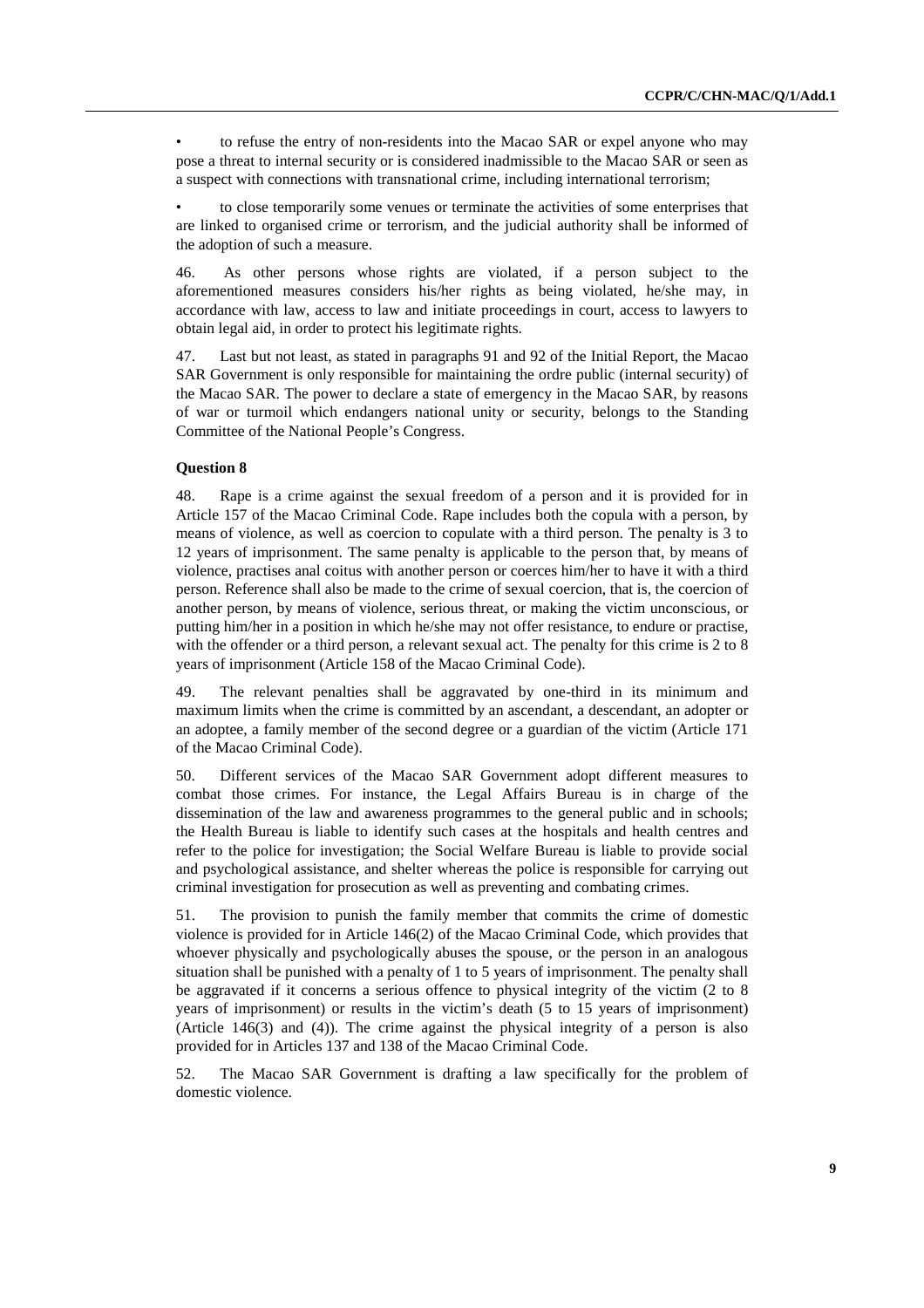53. The Social Welfare Bureau runs a special unit, the Family Counselling Office, which comprises psychologists, jurists and social workers, providing pluralistic services to families at risk, particularly to women and their children who are victims of domestic violence. In addition to this, the Social Welfare Institute has Social Work Centres throughout the Macao SAR which handle these cases in loco, providing support services to the courts and to urgent cases on a daily and continuous basis. The Social Welfare Bureau maintains a close relationship with private social institutions and other entities with similar objectives, granting them support and cooperating with them.

54. The following information illustrates the cases related to rape, sexual coercion and domestic violence between 2008 and 2012 for investigation:

|                                      | Case for Investigation |      |               |      |                |  |
|--------------------------------------|------------------------|------|---------------|------|----------------|--|
| Crime/Year                           | 2008                   | 2009 | 2010          | 2011 | Sept. 2012     |  |
| Rape                                 | 19                     | 17   | 19            | 21   | 16             |  |
| Sexual Coercion                      | 4                      | 6    | $\mathcal{L}$ | 7    | $\mathfrak{D}$ |  |
| Domestic violence - woman victim 239 |                        | 280  | 269           | 243  | 165            |  |
| Domestic violence - man victim       | 18                     | 14   | 27            | 17   | 17             |  |
| Domestic violence - child victim     | 28                     | 27   | 30            | 15   |                |  |

Source of information: Coordination Office for Security, 2012

55. With regard to emergency relief and protection for victims, the Social Welfare Bureau plays an important role in providing victims with support in many aspects:

### *In the aspects of accommodation and daily care*

56. With respect to minors who are victims of sexual assault or abuse, the Bureau will, considering their safety, provide them with accommodation and daily necessities. Moreover, the Social Welfare Bureau sponsors two civil institutions to provide shelter for women and families subject to violence and provides monthly financial assistance for victims who are facing financial difficulties for leaving their families in order to protect the safety of the victims and allow them to live in a stable and safe environment.

#### *In the legal aspect*

57. In order to protect the safety of minors, the Bureau will submit to the Public Prosecutions Office reports on their situations and will, considering their specific situations, apply to the court for entrusting them to relevant institutions in accordance with the Legal Framework on Educational and Social Protection on Juvenile Justice. In case the abusers are the parents or guardians of the victims, the Bureau will apply to the court for guardianship measures that arrange for them appropriate guardians who will assist them to take care of their daily lives. On the other hand, the Bureau will also provide the victims and their family members with legal advice service in order to answer their questions on legal issues, such as issues on marriage and property in domestic violence cases.

### *In the aspect of studies*

58. If the studies of victims are affected due to unfortunate incidents or if there is a need for them to change their learning environments, the Bureau will, through inter-departmental cooperation, assist the victims to handle issues with their studies so as to allow them to continue their studies in safe environments.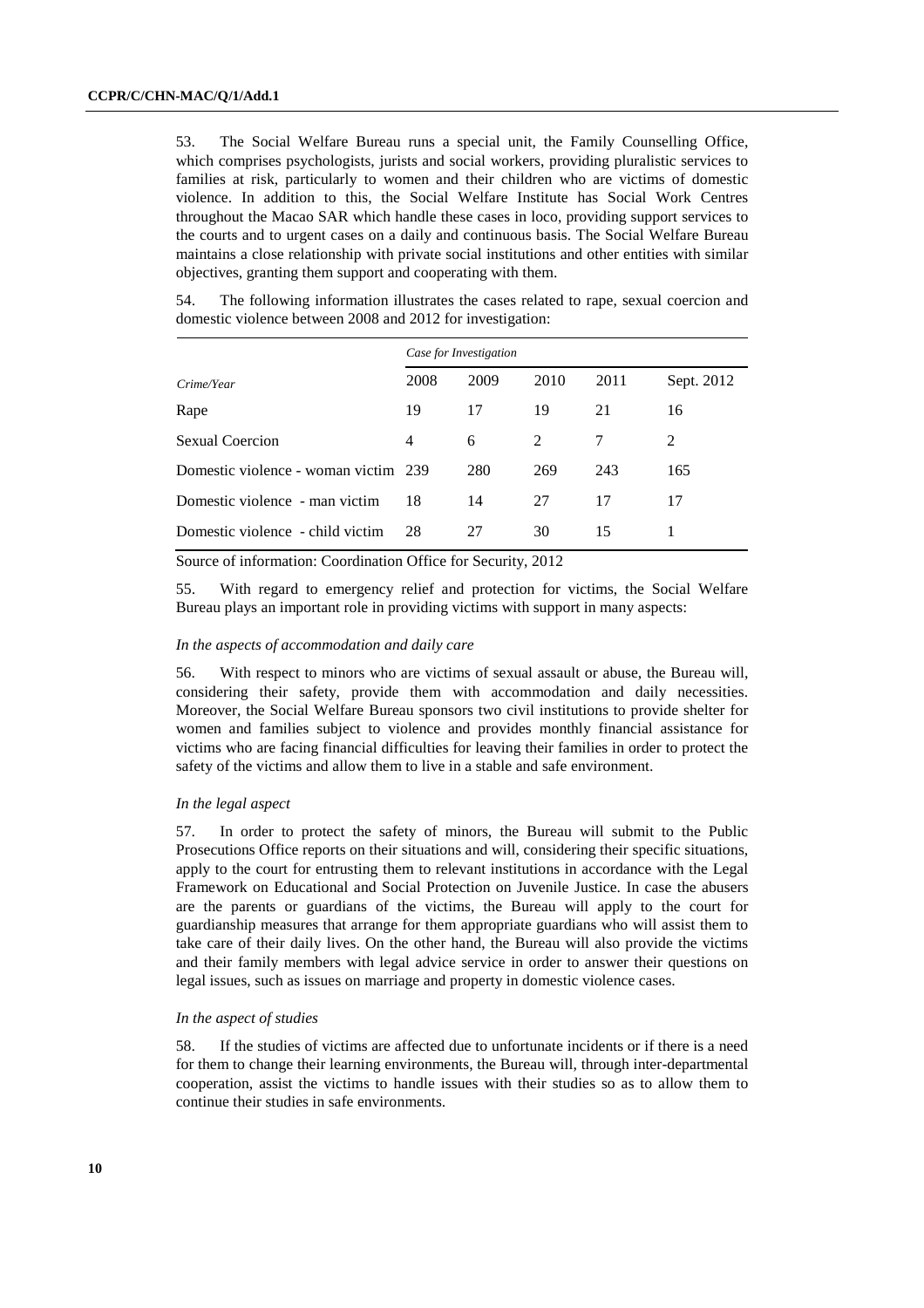*In the aspect of treatment* 

59. If necessary, victims may be provided with medical treatments, including psychological counselling services for them and their family members.

60. Regarding the formulation of legislation to regulate sexual harassment at workplaces, although the Macao SAR has not formulated any specific legislation on sexual harassment at the workplace, if an employer does not respect an employee or treat an employee in an impolite manner, including any sexual harassment behaviour, the employee may lodge a complaint with the Labour Affairs Bureau. If, during investigation, any offence such as rape or sex coercion is found, the Labour Affairs Bureau will refer the case to the criminal police authorities for follow-up so that a criminal charge will be initiated against the offender according to legal procedures.

## **Question 9**

61. The principle of legality (Article 1 of the Macao Criminal Code), non-retroactivity (Article 2 of the Macao Criminal Code) and non bis in idem (Article 6 of the Macao Criminal Code), provided for in the general part of the Macao Criminal Code, are cornerstone principles of the Macao criminal legal system, as mentioned in the Initial Report in relation to Articles 9, 14 and 15 of the Covenant.

62. The non bis in idem principle is a general principle of criminal procedure guaranteed under the Macao SAR legal order. This principle, as enshrined in the Covenant, is selfexecuting and may be directly invoked before the courts. Article 6 of the Macao Criminal Code reflects such principle by stipulating that the Macao SAR criminal law is applicable to acts committed outside Macao only when the offender has not been tried in the place where the act was committed.

63. Also Article 20 of Law no. 6/2006 on Legal Cooperation in Criminal Matters with the title "Non bis in idem" states that "When cooperation request is granted which involves the transfer of competence over criminal proceedings in favour of a judiciary authority of a State or Territory, criminal proceedings cannot be filed or continued in the Macao SAR for the same facts that substantiated the request; neither shall the enforcement sentence, which has been transferred to another State or Territory judiciary authority, be enforced in the Macao SAR."

64. There is nothing in Law no. 6/97/M that contradicts with such fundamental principles of criminal law.

#### **Question 10**

65. The Macao SAR Government promulgated a new law on the Educational Supervision Regime for Youth Offenders (Law no. 2/2007) on 30 March 2007. The aforementioned law has made a significant reform on the Juvenile Legal System of the Macao SAR. The new legal regime stresses on the adoption of non-punishment measures and the measure of internment is the last resort.

66. Four new measures which aim at assisting youth offenders with correction and social reintegration more appropriately have been introduced in the new legal regime. Firstly, police cautioning measure. This measure can be adopted prior to prosecution. Should the measure be adopted, the youth offender will be immunised from prosecution. Secondly, community service order. The order is a community-based measure and provides youth offenders with opportunities to serve the community. Thirdly, the Macao SAR Government introduced the concept of restorative justice to the new regime and restorative measures are officially applied in the law of the Macao SAR for the correction of youth offenders. The execution of the stated measures mainly includes conferences on restorative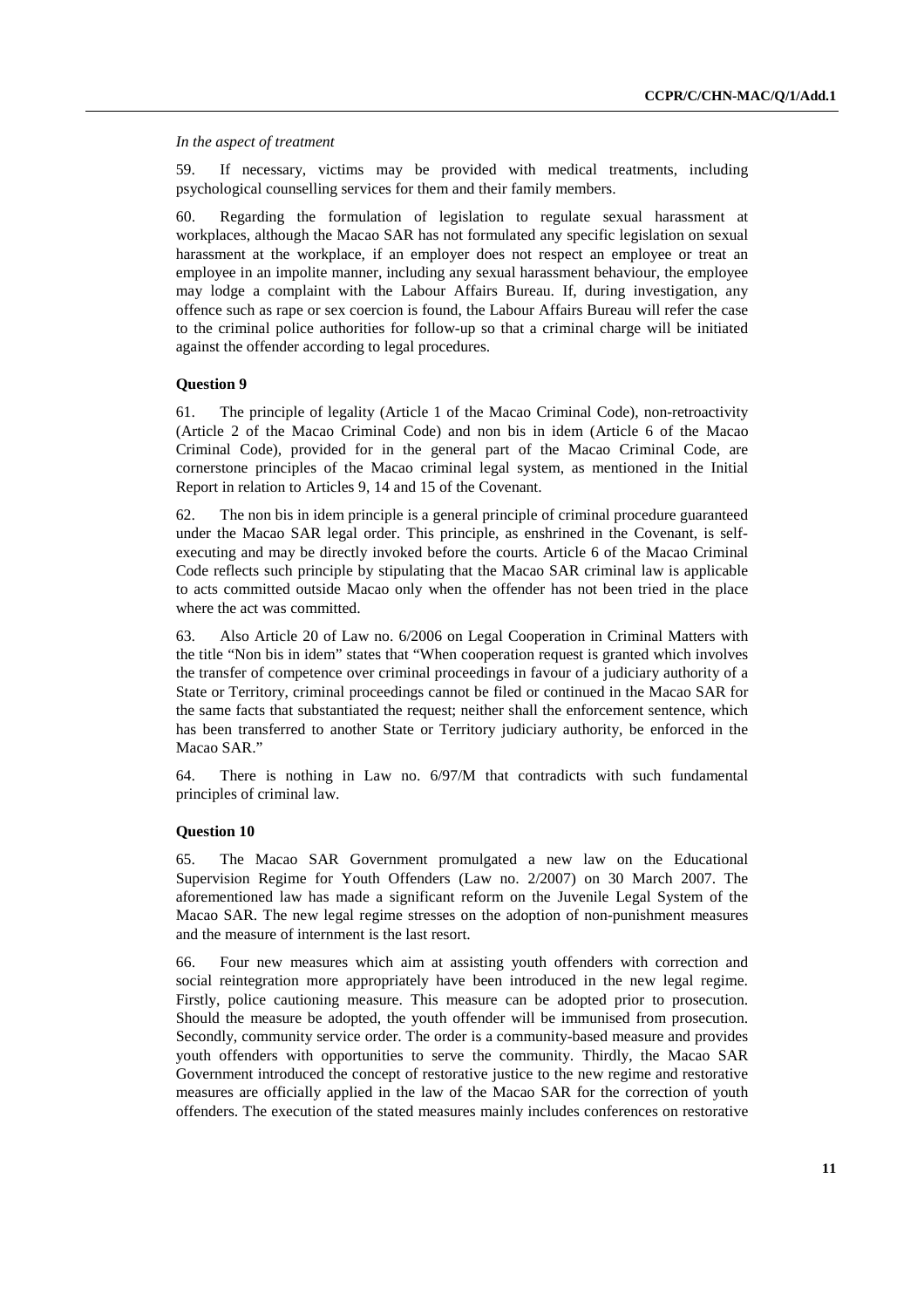justice, rehabilitation schemes and so forth, the purpose of which is to restore the relationship between the youth offender and the victim as well as mending the damage. Lastly, the new measure is the placement at a short-term home. The measure is not merely to provide training for the correction of youth offenders by making them stay at the shortterm home but also allow them to maintain their studies and work.

67. Under the new legal regime, judges have more pluralistic measures to opt when judging youth offenders which can help the youth offenders to turn over a new leaf in a more efficacious manner. Furthermore, the judges must always adopt the measures of nondeprivation of liberty prior to the measures of deprivation, with the confinement being the last resort of the measure of deprivation of liberty.

68. The Social Reintegration Department subordinated to the Legal Affairs Bureau is responsible for providing community correctional services for youth offenders, which include psychological counselling, family relationship mediation, career counselling, backto-school scheme, vocational training, anti-drug scheme and so forth. Furthermore, considering that the problem of drug-taking in the generation of youth is becoming worse, the Social Reintegration Department has drawn up several anti-drug programmes such as urine tests, seminars, detoxification programmes and so forth in order to assist the youth to stay away from drugs.

## **Question 11**

69. In terms of juveniles, pursuant to the provision of Article 25 of Law no. 2/2007, the Educational Supervision Regime for Youth Offenders, juvenile offenders aged between 12 and 16 may subject to internment measures if they have committed a criminal offence carrying a sentence of a maximum term of over 3 years of imprisonment or if they have repeatedly committed criminal offences or misdemeanours punishable by imprisonment. Article 96 of the aforementioned Law expressly points out that juvenile offenders, who guiltily infringe the obligations provided for in the aforementioned Law during the period of internment measures, may be subject to disciplinary measures referred to in that Law, with the placement of the offender in an individual bedroom being the most serious disciplinary action.

70. According to Order no. 91/DSAJ/2009 issued by the Director of the Legal Affairs Bureau in September 2009, if minors between 12 and 16 years old who are subject to internment measures in the Young Offenders Institute, as stipulated in Law no. 2/2007, are placed in individual bedrooms due to their violations of disciplines, they may continue to receive follow-up counselling required for their education during the day and participate in normal activities with others, such as attending classes or leisure-time activities. They will stay in individual bedrooms only during the night. Although the period of the sanction of staying in individual bedrooms may be up to a month, pursuant to Law no. 2/2007, it, in practical terms, generally lasts for 7 days and the number of days may be reduced for wellbehaved minors.

71. The regime for disciplinary measures within the facility of the Macao Prison remains unchanged, as stated in paragraphs 214 to 226 of the Initial Report. Pursuant to Article 75(3) of Decree-Law no. 40/94/M, the imposition of disciplinary measures must always be in line with the seriousness of the offence and the prisoner's conduct and personality; the application of disciplinary measures must also be preceded by an investigation. Disciplinary measures vary according to the seriousness of the offence, with the solitary confinement of a prisoner being the most severe disciplinary measure which can be imposed just for a maximum period of 1 month with deprivation of the right to stay in open air as referred to in Article  $75(1)(g)$  of Decree-Law no. 40/94/M. Regarding the disciplinary measure of the isolation in an ordinary cell as referred to in Article 75(1)(f) of the aforementioned Decree-Law, it means the isolation of the prisoner in the cell which he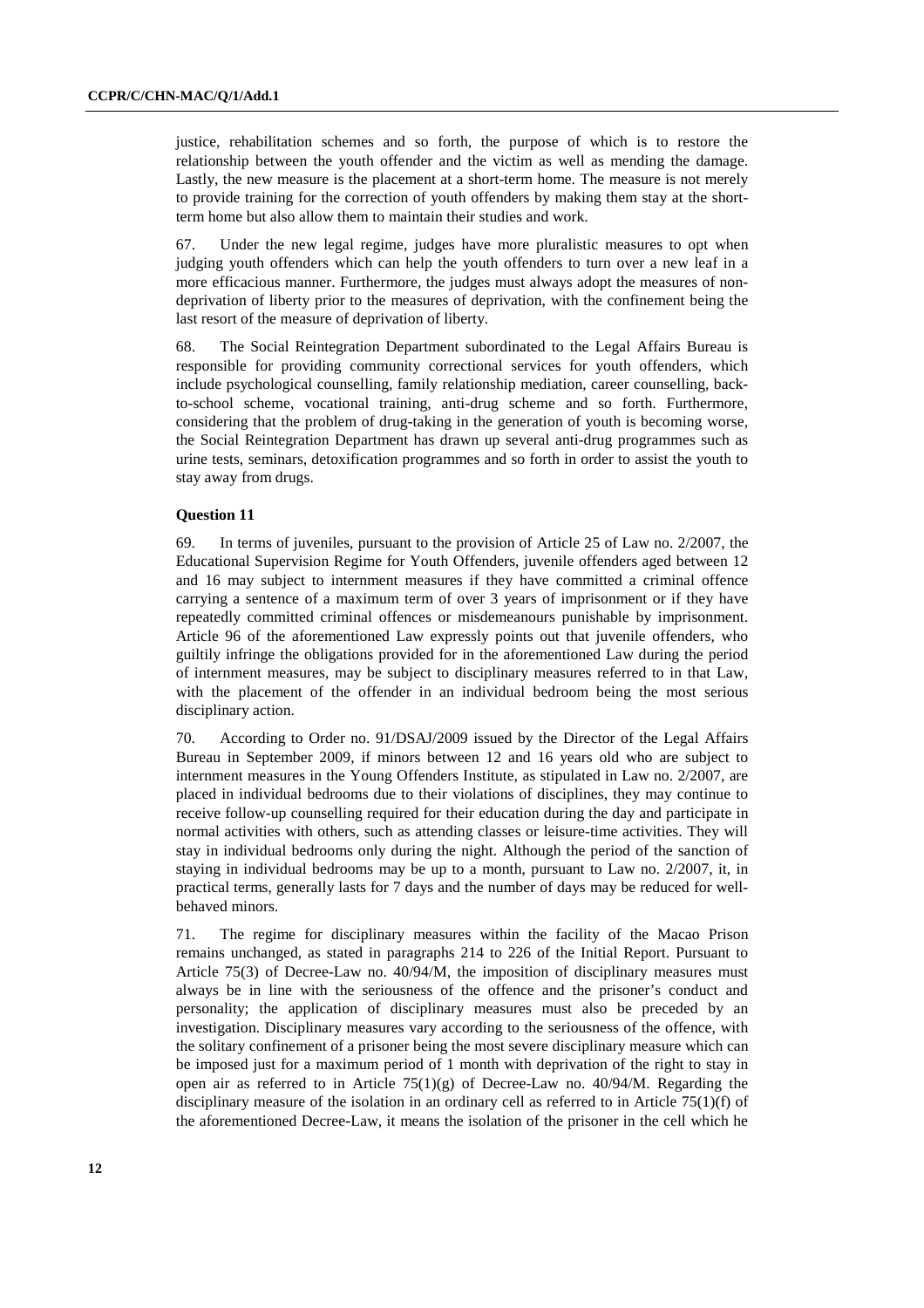has been staying. Although he/she is prohibited to participate in any group activity, he/she can still be in contact with other prisoners in the same cell.

72. It has to be pointed out that, pursuant to Order no. 19/SS/2009 issued by the Secretary for Security in March 2009, the Macao Prison would not adopt the isolation measure of solitary confinement to prisoners between 16 and 18 years of age in any situation.

73. To ensure that the aforementioned disciplinary measures will not be abused and to protect the rights of prisoners, pursuant to the provisions of Articles 77 and 82 of Decree-Law no. 40/94/M, the prison director should inform the prisoner in writing of the decision of the imposition of disciplinary measures and the respective grounds; regarding any measure of confinement to a disciplinary cell for over eight days, the prisoner may appeal in writing to the competent court if he is not convinced of such a measure.

74. Moreover, pursuant to Articles 80 to 83 of Decree-Law no. 40/94/M, prisoners enjoy the right to submit representations, complaints and appeals. Pursuant to Article 80(1) of the aforementioned Law, prisoners may address the prison director, prison staff and prison inspectors for issues related to their interests or their lives in prison or complain to them about any illegitimate order.

75. Furthermore, pursuant to the provisions of Articles 13 and 16 of Decree-Law no. 86/99/M, judges and prosecutors to whom prisoners may lodge complaints visit the prison once a month. All prisoners may also make requests in writing to the judicial authorities of the Macao SAR, the prison officials at the management level and the administrative superior of the Macao Prison, the Commission Against Corruption, the Legislative Assembly or the consuls of their countries and so forth.

## **Question 12**

76. With regards to the translation of laws and judgments, it must be pointed out that, pursuant to the provision of Article 2 of Decree-Law no. 101/99/M, draft laws and proposed laws must be formulated in one of the official languages and accompanied by either a Chinese or Portuguese translation in order to be submitted to the Legislative Assembly. Article 4 of the same Decree-Law stipulates that laws and administrative regulations shall be published in both official languages. Therefore, all laws and administrative regulations contain both Chinese and Portuguese texts since the entry into force of the aforementioned Decree-Law.

77. Articles 8 and 9 of Decree-Law no.101/99/M also stipulate that any person has the right to use, orally or in writing, any of the official languages in the courts or judiciary organs. In deciding which language to use for litigation during judicial proceedings, major benefits regarding the protection of the right to choice and realisation of justice of the party involved shall be taken into consideration. The act of oral proceedings shall be conducted in the common language of the parties involved; if no common language can be used, translation must be provided. Especially during criminal proceedings, if the person required to participate in the proceedings does not know or is not fluent in Chinese or Portuguese, an appropriate interpreter shall be assigned and the person shall not be required to pay for such a fee (Article 82 of the Criminal Procedure Code).

78. For Judicial Year 2011/2012 (1 Sept 2011 to 30 August 2012), the Court of Final Appeal concluded 93 cases, among which a total of 80 cases (86.02%) were concluded in both Chinese and Portuguese languages, with only 13 cases with judgments or decisions being made in Portuguese as both parties involved did not comprehend the Chinese language. Annually, the remarkable judgments of the Court of Second Instance and the Court of Final Appeal will be compiled into the accredited "Compilation of Judgments of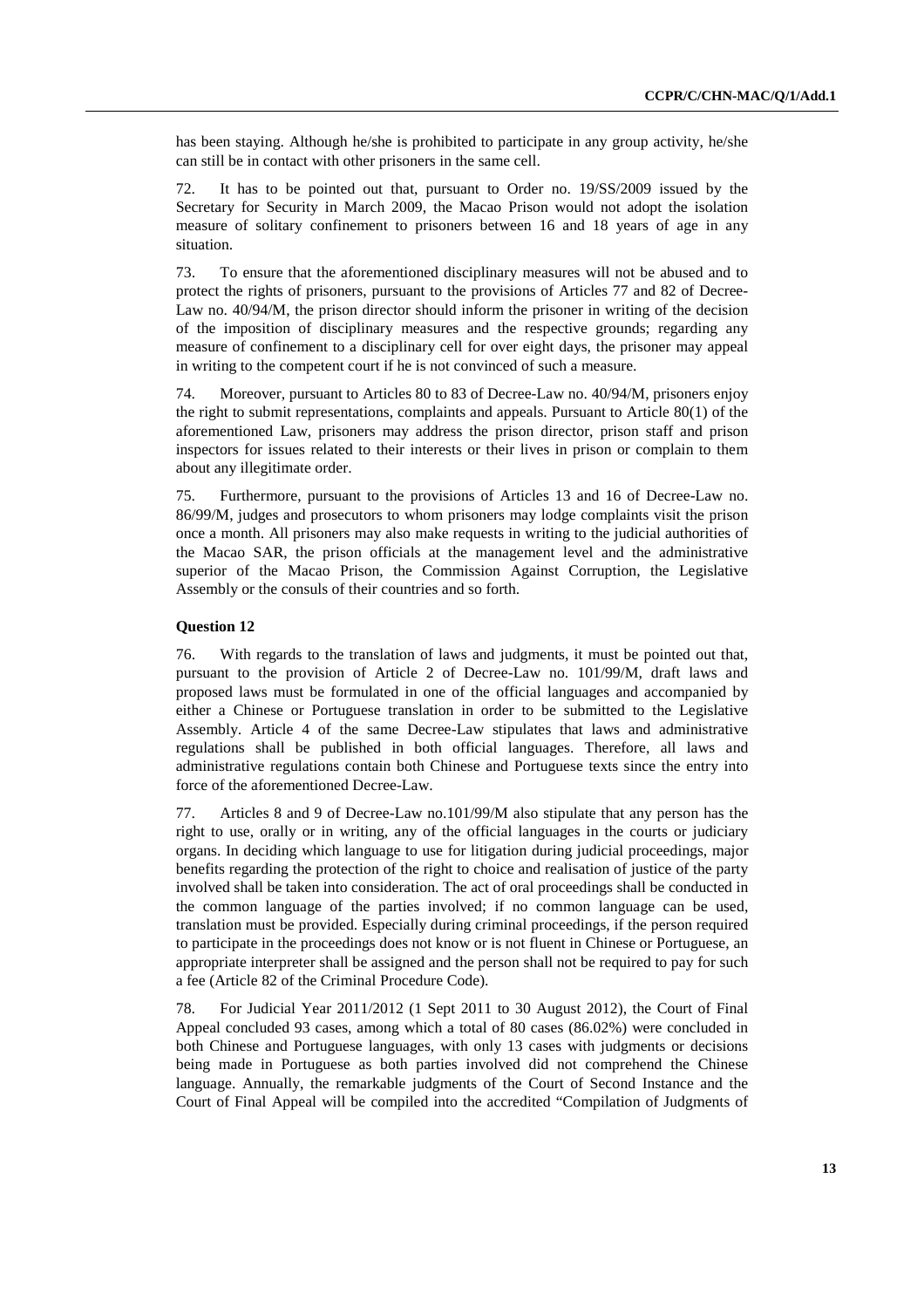the Macao SAR Court of Final Appeal" and "Compilation of Judgments of the Macao SAR Court of Second Instance" which are published in both Chinese and Portuguese languages.

79. In order to further improve the quality of translated laws and statutes and increase the number of translated judgments, the Public Administration and Civil Service Bureau held a total of 31 training courses from April 2000 to March 2012, with a total of 493 participants. Furthermore, in order to encourage more personnel to pursue a translation career, the Macao SAR Government adopted Law no. 14/2009 in 2009 under which a civil servant who performs the duty of legal translation will be paid an additional remuneration on a monthly basis.

80. In regards to training bilingual magistrates and lawyers, pursuant to Article 3 of Law no. 3/2001, aside from meeting other requirements, candidates for the "Admission Test for Entry-Level Training and Internship Course for Magistrates" must be familiar with the Chinese and Portuguese languages. As such, by completing the "Admission Test for Entry-Level Training and Internship Course for Magistrates", the magistrates must possess both Chinese and Portuguese language capabilities. Since the establishment of the Macao SAR, the Legal and Judicial Training Centre (hereinafter referred to as the Training Centre) has organised, until now, three Entry-Level Training and Internship Courses for Magistrates, in which 25 qualified interns completed the course and recruited as local magistrates (14 judges, 11 prosecutors), and 12 interns will have completed the ongoing Fourth Entry-Level Training and Internship Course for Magistrates by July 2013.

81. In addition, the Macao Tertiary Education Fund, with the support of the Macao Foundation and the Education and Youth Affairs Bureau, annually loans at least 10 Macao SAR secondary school graduates to Portugal to do undergraduate studies in law. Besides, the University of Macao has launched a postgraduate programme for the improvement in the areas of legal practice and legal terminology. These law graduates possessing bilingual capabilities will be engaged in legal work areas including serving as magistrates, lawyers, law instructors, legal personnel of the public sector and so forth so as to fulfill the lack of local bilingual legal personnel.

82. As of November 2012, the three courts of the Macao SAR has a total of 40 judges (3 in the Court of Final Appeal, 9 in the Court of Second Instance, 28 in the Court of First Instance), while the Public Prosecutions Office has a total of 34 magistrates (1 Prosecutor General, 12 Assistant Prosecutors General, 21 Prosecutors), and there is a total of 249 lawyers in the Macao SAR.

# **Question 13**

83. The transfer of Macao SAR residents to regions or countries other than the People's Republic of China (PRC) should abide by Law no. 6/2006, the Judicial Cooperation in Criminal Matters.

84. Law no. 6/2006 sets out several grounds for refusal of judicial cooperation in criminal matters. Therefore, the cooperation will be refused if inter alia the offence related with the request is punishable with (1) a penalty which may cause an irreversible damage to the physical integrity of the offender; (2) a penalty or measure involving the deprivation of liberty perpetually or for an indefinite period; (3) the death penalty. Nevertheless, the Macao SAR can consider ratifying the request concerning judicial cooperation in criminal matters if there are strong guarantees given by the Requesting State that the aforementioned penalties will not be imposed or the Requesting State consents to the conversion of those penalties beforehand by a Macao SAR court pursuant to the criminal law of the Macao SAR,.

85. The grounds for declining a request for judicial cooperation in criminal matters are actually applied in practice, for instance, Case no. 320/2010 of the Court of Final Appeal of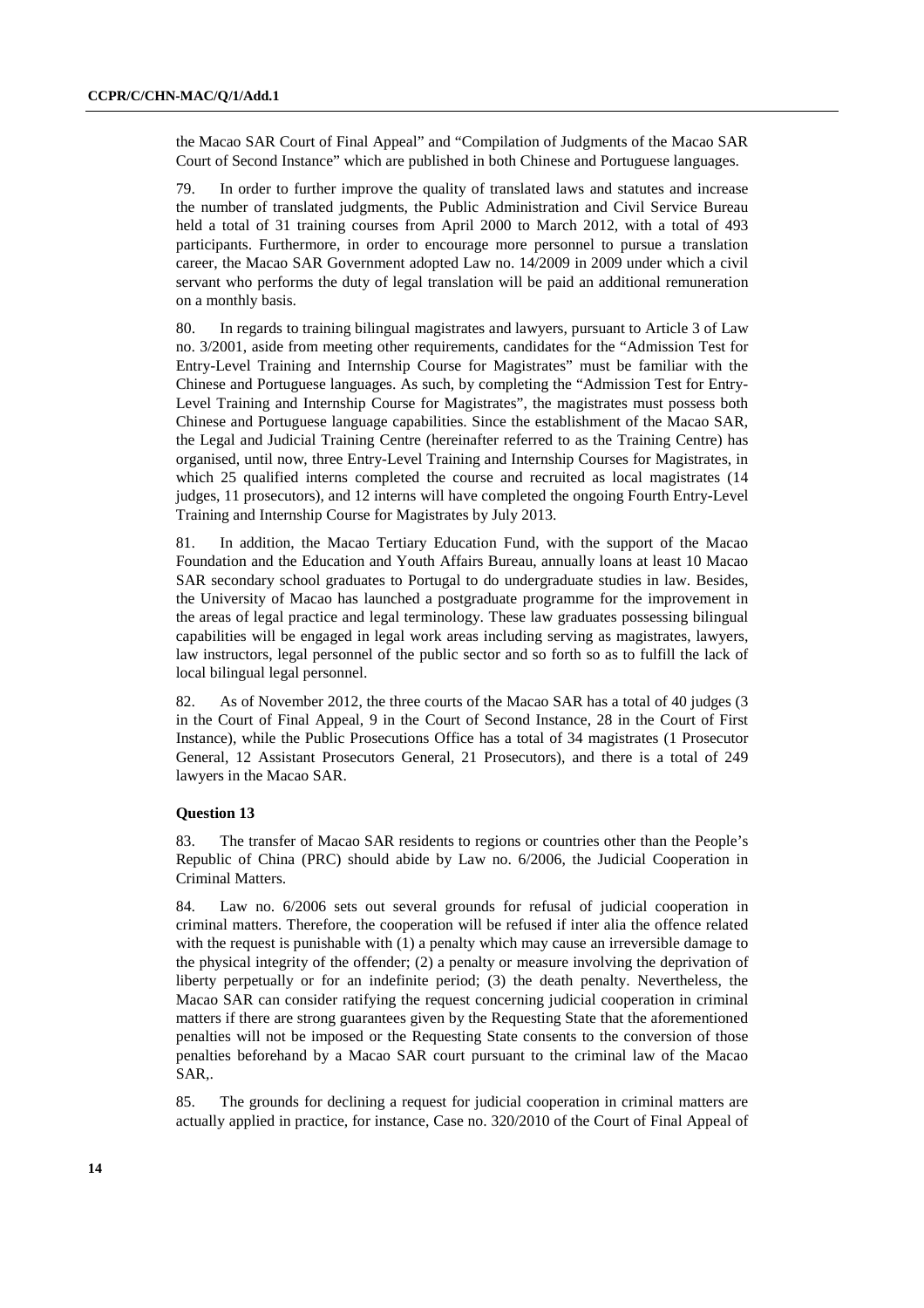the Macao SAR made on 5 July 2012 is an example of the Macao SAR's refusal of the request made by the Republic of Korea for the transfer of an offender due to the involvement of death penalty. In fact, since the Republic of Korea did not provide any guarantee that death penalty would not be applied, the Macao SAR declined its request.

86. Law no. 6/2006 is not applicable to legal assistance in criminal matters within the territory of the PRC. When there is a specific case, the courts of the Macao SAR will judge according to the situation of the specific case. For instance, in Case no. 12/2007 of the Court of Final Appeal of the Macao SAR, since there is no regional law or local law regulating the transfer of offenders between Mainland China and the Macao SAR, public institutions cannot detain a person in respect of whom the INTERPOL has issued an arrest warrant in order to transfer him to Mainland China. The court, therefore, granted the writ of "habeas corpus" applied by the person concerned and ordered for his immediate release.

## **Question 14**

87. In order to effectively combat the crime of trafficking in persons and protect victims, the Macao SAR Government has strengthened its efforts through measures and policies in 4 areas: legal stipulations, measures to prevent and combat activities of trafficking in persons, protection and assistance for victims to reintegrate into society and international or regional cooperation.

88. Firstly, in the aspect of international law, the International Convention for the Suppression of the Traffic in Women and Children, the Slavery Convention, the Convention for the Suppression of the Traffic in Persons and of the Exploitation of the Prostitution of Others, the Supplementary Convention on the Abolition of Slavery, the Slave Trade, and Institutions and Practices Similar to Slavery and the Protocol to Prevent, Suppress and Punish Trafficking in Persons Especially Women and Children, supplementing the United Nations Convention against Transnational Organised Crime are international law related to the combat against the crime of trafficking in persons that are applicable to the Macao SAR.

89. With respect to local legal stipulations, the criminal legal system on the fight against prostitution remains the same as mentioned in paragraphs 138 to 140 of the Initial Report. The Macao Criminal Code and Law no. 6/97/M, the Law against Organised Crime, provide for the crime of procurement, which effectively combat and punish acts such as the sexual exploitation and sexual slavery of women and prosecute offenders who place women in forced prostitution.

90. Moreover, in order to combat the crime of trafficking in persons in a more efficacious manner and strengthen the protection and assistance measures for victims, the Macao SAR established the Human Trafficking Deterrent Measures Concern Committee, an inter-departmental body with the function of coordination in 2007 and adopted Law no. 6/2008 on the Fight against Trafficking in Persons in June 2008. Please refer to paragraphs 144 and 145 of the Initial Report for the composition and functions of the Committee.

91. Law no. 6/2008 completed the penal stipulations of the Macao SAR on the combat against trafficking in persons. The Law defines the crime of "trafficking in persons" as follows: whoever offers, delivers, induces, recruits, accepts, transports, transfers, harbours or receives a person for the purpose of sexual exploitation, exploitation of labour or services of that person, slavery or practices similar to slavery, removal of organs or tissues of human origin, by means of violence, abduction, or serious threat, deception or fraud, abuse of authority as a result of a hierarchical, economic, labour or family relationship of dependency, abuse of psychic incapacity or of any other situation of vulnerability of the victim or obtaining the consent of a person having control over the victim will be sentenced to a penalty of 3 to 12 years of imprisonment.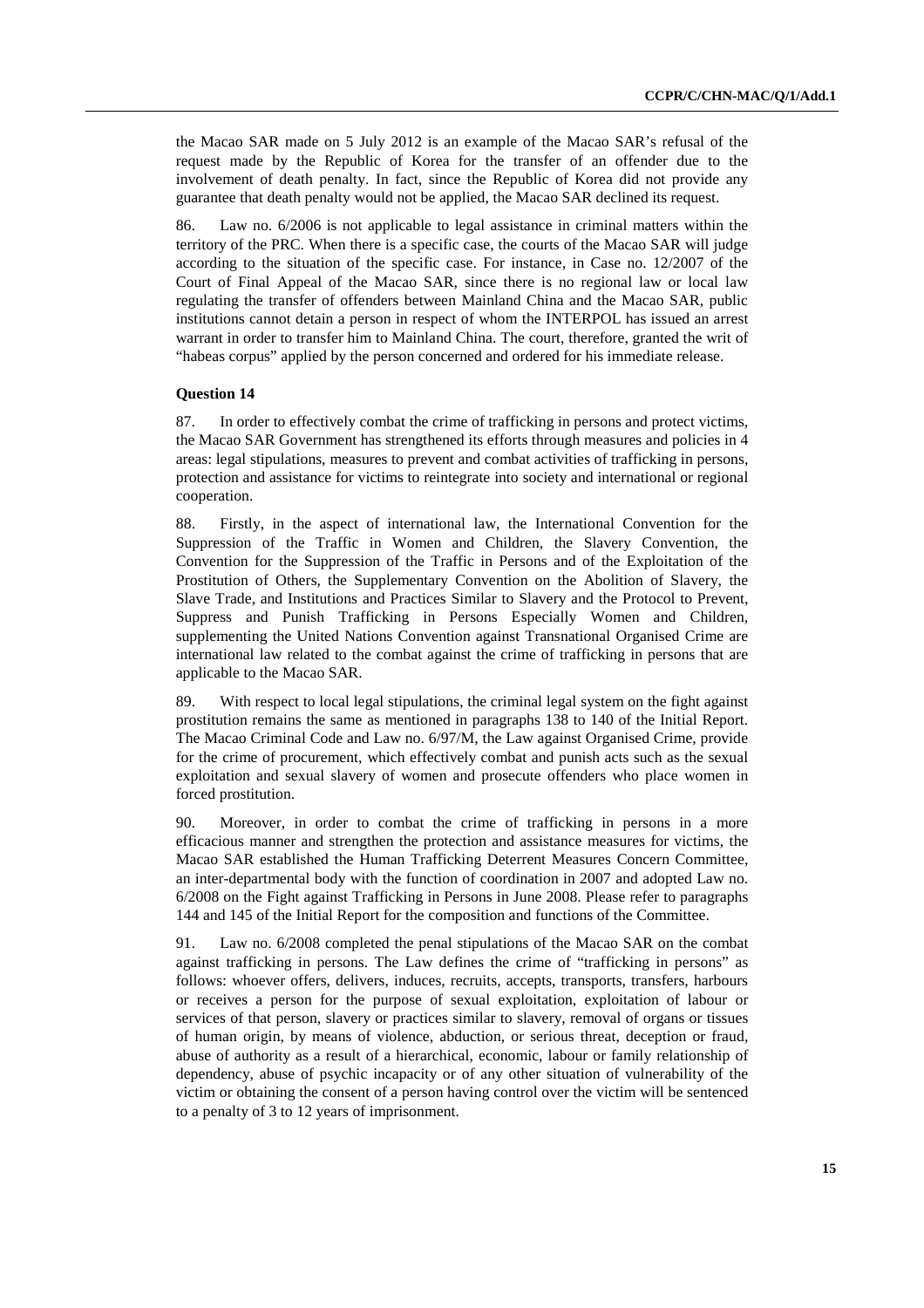92. Pursuant to the provisions of Law no. 6/2008, the penalties will be aggravated for the commission of the crime of trafficking in persons in the following situations: if the victim of the crime of trafficking in persons is a minor, the penalty of such a criminal act will be of 5 to 15 years of imprisonment; if the victim is a minor under 14 years old, or if the perpetrator acts as a form of living or with intent to profit, the penalty will be aggravated by one-third in its minimum and maximum limits, that is, the maximum penalty may reach 20 years of imprisonment.

93. In addition, Law no. 6/2008 provides that legal persons will be held criminally liable when the crime of trafficking in persons is committed on their behalf or in their collective interests and may be punished with a fine or even with judicial dissolution, as well as with accessory penalties such as the prohibition of the exercise of certain activities, the deprivation of the right to subsidies or subventions granted by public services or entities, the closing of the establishment, judicial injunction and publicity of the sentence and so forth.

94. Law no. 6/2008 stipulates that the crime of "trafficking in persons" includes all the behaviours of trafficking in persons from the Macao SAR to foreign countries, from foreign countries to the Macao SAR and within the Macao SAR. Furthermore, the Macao SAR established extraterritorial jurisdiction for the crime of trafficking in persons through the provision of Article 3 of the aforementioned Law.

95. Secondly, the Macao SAR Government has been adopting positive and specific measures to prevent and combat activities of trafficking in persons, including:

- Routine inspections at several black spots for sexual exploitation and labour exploitation;
- target raids at several black spots of potential TIP for labour exploitation (e.g.: construction sites, hotels, restaurants, employment agencies);
- target raids at several black spots of potential TIP for sexual exploitation (e.g.: saunas, massage parlours, night clubs, bars) and inviting persons working in those places to assist in the investigation and establishing a TIP victims identification mechanism to carry out criminal prosecution against perpetrators;
- stricter control at border checkpoints and visa requests (identification of potential victims);
- questionnaires (in several languages) for potential TIP victims of labour exploitation or sexual exploitation are distributed at the Immigration Department of the Macao SAR;
- identification of high-risk countries of origin (visitors or non-resident workers from such countries are given special attention at the border control points in order to detect eventual situations of trafficking);
- set-up of communication systems with neighbouring regions and reinforcement of the collection of intelligence;
- police cooperation with foreign counterparts, neighbouring regions and the Macao Sub-Bureau of the China National Central Bureau of INTERPOL and other organisations;
- organisation of different training activities to prevent and combat the crime of trafficking in persons, including training courses and workshops with the themes of the "Identification of Victims of the Crime of Human Trafficking through Behaviour and Psychological Indications", the "Application of Tools for Assisting in the Identification of Victims of Human Trafficking", the "Combat against Human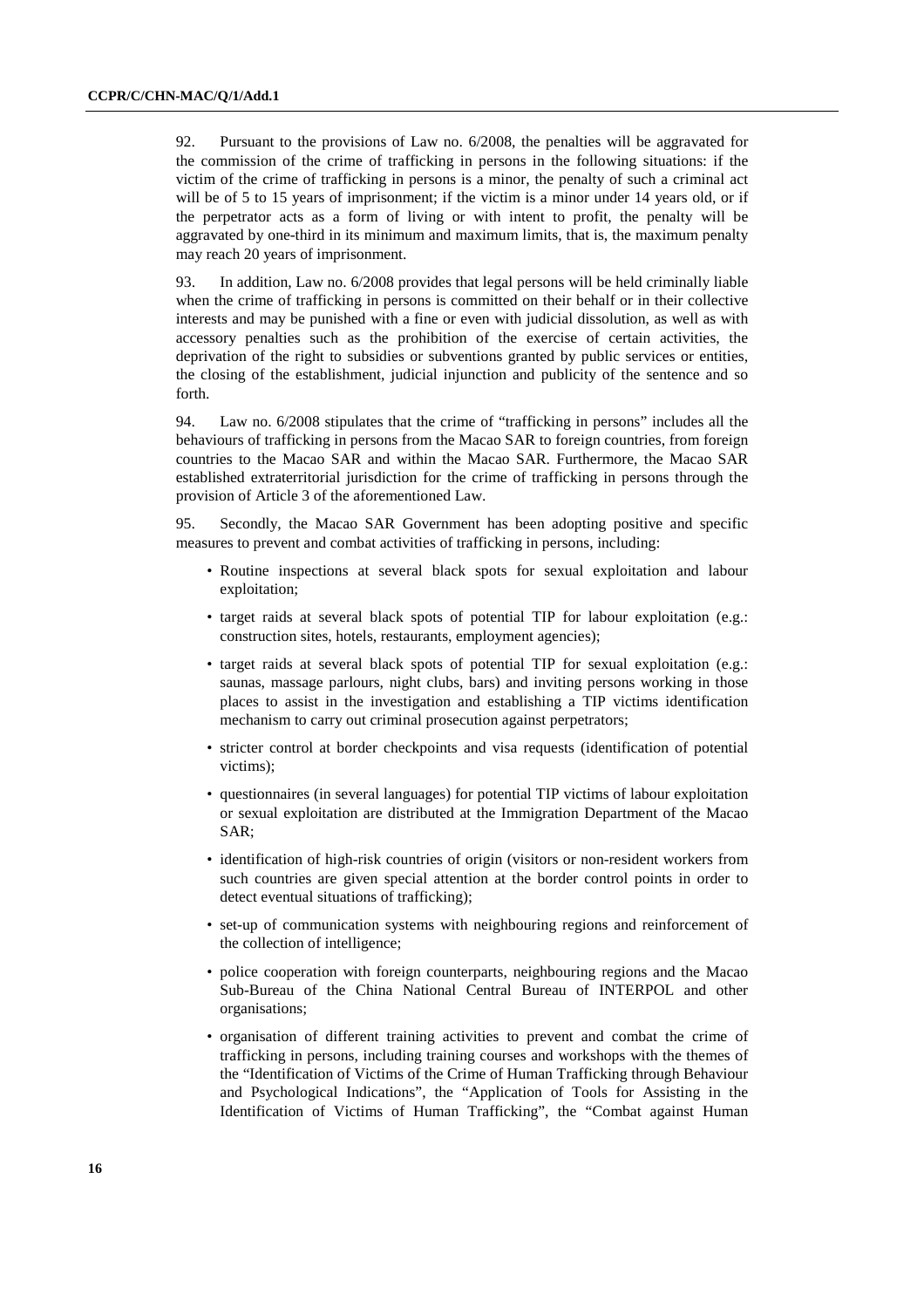Trafficking" and "A Study of A Number of Legal Questions concerning the Crime of Human Trafficking";

- assigning police officers to participate in international seminars and programmes, for instance, the "Anti-Human Trafficking" Programme held in Bangkok, Thailand in 2010, the Bali Process Conference held in Bali, Indonesia in 2011 and the Bali Process Technical Experts Meeting held in Kuala Lumpur, Malaysia in 2012;
- special training projects organised for female police officers, the staff of the Health Bureau and the Social Welfare Bureau so as to familiarise them with the techniques for handling women and children victims;
- seminars specially organised for magistrates, such as the International Seminar on Economic Crimes and the Economic Impact of Crimes held in Portugal in 2010, with in-depth discussions on the cooperation, difficulties and challenges of each country and international organisations as well as regional organisations in respect of combating economic crimes (including child pornography and trafficking in persons);
- in addition, two 24-hour reporting and assistance hotlines were set up for the convenience of collecting intelligence regarding trafficking in persons and providing assistance for the victims; one hotline is operated by the Public Security Police Force while the other one is operated by a local NGO (the Women's General Association of Macao) sponsored by the Social Welfare Bureau.

96. In terms of strengthening the protection for victims of the crime of trafficking in persons, Articles 6 to 8 of Law no. 6/2008 stipulate the rights of victims and a series of measures to protect and assist them. If a victim is from another country, the Macao SAR Government will immediately inform the embassy, consulate or accredited representative of the country or region where the victim belongs to of the relevant news and will let the victim remain in the Macao SAR during the hearing of the case. In addition, the police will provide protection for the victim in order to safeguard his personal and property safety.

97. In order to protect the identity of victims from revelation, Article 4 of Law no. 6/2008 amended Articles 77 and 78 of the Criminal Procedure Code so that the procedural actions regarding the crime of trafficking in persons can be conducted in an undisclosed manner and the social media is banned from revealing the identity of the victims of the crime of trafficking in persons, of which the violators will be punished for the crime of disobedience.

98. Furthermore, the Macao SAR Government formulated a victim protection scheme, which includes the provision of an appropriate but temporary shelter in a confidential and free manner for the victims so as to ensure their personal safety. For this reason, the Macao SAR Government and NGOs (the Women's General Association of Macao and the Good Shepherd Centre) provide assistance for the victims through cooperation. Besides the setting-up of shelters for women and minors, a shelter for men will also be opened in December 2012 to provide victims with necessary and appropriate psychological, medical, social and financial assistance, such as living expenses, travelling expenses for returning to places of origin and expenses for documentation, counselling and case follow-up, drug treatment, legal advice service and skills training, in order to help them reintegrate into society in the future.

99. The following information shows support services provided by the Social Welfare Bureau for victims between 2008 and 2012.

| Support Project Provided by the Social |      |      |      |      |         |
|----------------------------------------|------|------|------|------|---------|
| Welfare Bureau /Year                   | 2008 | 2009 | 2010 | 2011 | 10/2012 |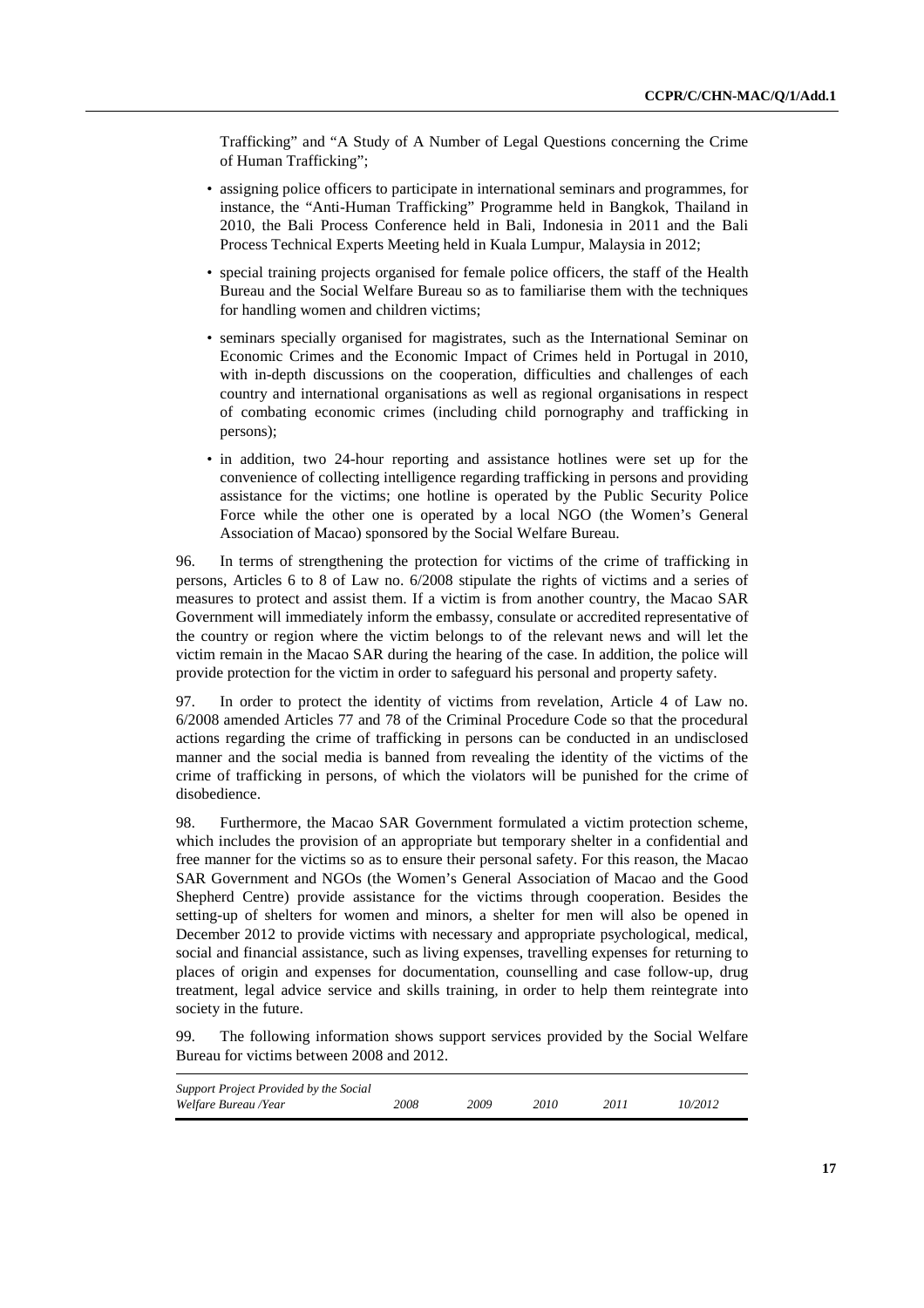## **CCPR/C/CHN-MAC/Q/1/Add.1**

| Support Project Provided by the Social               |         |                |        |          |         |
|------------------------------------------------------|---------|----------------|--------|----------|---------|
| Welfare Bureau /Year                                 | 2008    | 2009           | 2010   | 2011     | 10/2012 |
| Shelter (no. of persons)                             | 19      | $\overline{2}$ | 11     | 7        | 12      |
| NGO shelter for minors (no. of<br>persons)           | 2       | 3              | 2      | 6        | 8       |
| No. of counselling and follow-up                     | 150     | 35             | 108    | 62       | 102     |
| No. of psychological therapy                         | 44      | 8              | 14     |          |         |
| No. of medical treatment and<br>health care referral | 27      | 17             | 16     | 9        | 22      |
| No. of detoxification treatment                      |         | 6              |        |          |         |
| No. of technical training                            |         |                |        | 1        |         |
| Financial assistance (MOP\$)                         | 101,310 | 41,050         | 51,464 | 41,834.5 | 90.746  |

Source of information: Social Welfare Bureau 2012

100. With respect to international and regional cooperation, the Macao SAR signed the Agreement on Cooperation to Combat Trafficking in Persons with the Government of Mongolia on 18 October 2010. In order to assist and arrange for victims to return to their places of origin, the Macao SAR signed a cooperation agreement on the 'risk assessment and escort service for victims of trafficking in persons' with the Hong Kong Office of the International Organisation for Migration (IOM) in April 2011, whereby the IOM Hong Kong Office will conduct a risk assessment for victims and provide them with escort service to their places of origin while the Social Welfare Bureau will assume all the transportation costs in returning the victims to their places of origin. Furthermore, the police forces of the Macao SAR, Mainland China and the Hong Kong SAR conduct largescale anti-crime joint operations every year, with a focus on combating crimes, including cross-border crimes such as the trafficking in persons.

# **Question 15**

101. In the aspect of preventing and penalising sexual and economic exploitations, as mentioned in paragraphs 139 and 140 of the Initial Report, pursuant to Articles 163, 164 and 170 of the Macao Criminal Code, the crime of procurement is punishable by 1 to 10 years of imprisonment. The exploitation of prostitution is punishable under the context of organised crime as provided for in Article 8 of Law no. 6/97/M, the Law against Organised Crime. Regarding economic exploitation, as mentioned earlier, various labour laws and regulations safeguard the principle of equal remuneration for equal work. The Labour Relations Law protects all employees from unjustifiable exploitation. Its Article 6 prescribes that no employee or applicant for employment shall be unduly privileged, or discriminated against or deprived of any right or exempted from any duty on the grounds of, inter alia, his/her national or social origin, descent, race, colour, gender, sexual orientation, age, marital status, language, religion, political or ideological beliefs, membership of associations, education or economic background. An employer is obliged to pay his employee a fair remuneration that is compatible with his work on a regular and timely basis and provide good working conditions. An employer is forbidden to degrade his employee's professional grade and reduce his employee's basic remuneration without any justification. Offenders may be punished with a fine of MOP20,000.00 to MOP50,000.00 (Articles 9, 10, 57, 62 and 85 of the Labour Relations Law).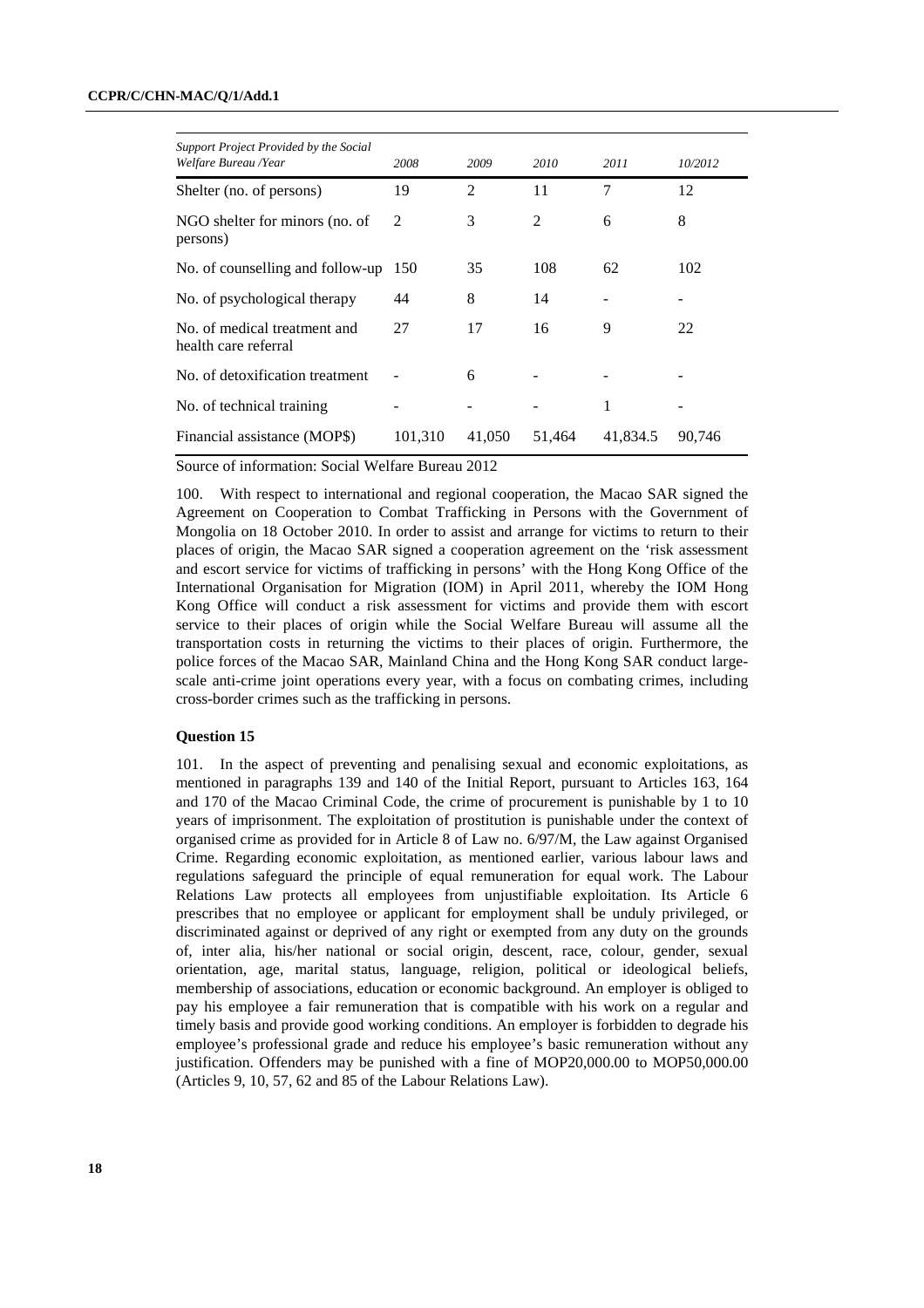102. In relation to the concerns raised by the Committee about sexual servitude and debt bondage, Article 153 of the Macao Criminal Code provides for the crime of slavery. Although such a crime does not directly imply sexual or economic exploitation, it covers all criminal offences whereby a person is diminished to the status or condition of a slave through different means of exploitation and is used by the offender, including becoming a slave due to debts. The perpetrator may be punished by 10 to 20 years of imprisonment.

103. Even if it is not serious enough to constitute the crime of slavery, a person, by exploiting the distress situation or the relationship of dependency of a debtor, causes himself or a third party, to be promised or granted clearly disproportionate pecuniary advantages, may be punished by a maximum of 5 years of imprisonment (Article 219 of the Macao Criminal Code).

104. At the level of law enforcement, the Macao SAR has always been committed to the combat against all crimes. The Judiciary Police works closely with the police authorities of neighbouring regions, such as Zhuhai, Guangdong or the Hong Kong SAR, to exchange intelligence and establish communication mechanisms. It also cooperates with the International Criminal Police Organisation in the area of organised crime and the crime of trafficking in persons. On the other hand, the Public Security Police Force works at the level of crime prevention. It conducts sampling surveys with visitors, especially young women, arriving at border checkpoints, in order to find out if they are being exploited of prostitution, threatened or persecuted. If there are indications that these female visitors are crime victims, they will be transferred to the Information Department for investigation and follow-up and, if necessary, to the Public Prosecutions Office. The Public Security Police Force also prosecutes and punishes offenders in accordance with law and appropriate legal procedures.

105. Concerning the protection for victims, as mentioned above (Question 1), the Government provides funds and technical assistance to women's shelters and NGOs of related areas every year, for them to provide shelters and consulting services for persons at risk and victims of violent crimes. At present, the two major NGOs for women, the Women's General Association of Macao and the Good Shepherd Centre, have set up women's shelters. In addition, the Judiciary Police, the Public Security Police and the Health Bureau have also set up 24-hour assistance hotlines for victims of violence.

106. According to practical experience, the objective of the crime of trafficking in persons is very often sexual exploitation. Thence, strengthening the combat against the crime of trafficking in persons absolutely helps prevent and suppress the crime of sexual exploitation. Please refer to the reply to Question 14 in the List of Issues for the laws supporting the combat against the crime of trafficking in persons and the corresponding practical measures.

# **Question 16**

107. Regarding the compliance of the provisions of Law no. 2/2009, Law on the Protection of National Security, with those of Articles 19 (Freedom of Expression), 21 (Freedom of Peaceful Assembly) and 22 (Freedom of Association) of the Covenant, it must be said that this Law is fully compliant with the aforementioned articles. In fact, Law no. 2/2009 does not restrict those rights or introduce any offence to them.

108. The aforesaid rights are protected by the Basic Law and the Covenant, and Law no. 2/2009 will impose restrictions on these rights only when there is a violation of the law or when the exercise of these rights poses a threat to national security. It is, however, a normal consequence of the legal system and social life: in most cases, the protection of certain legal interests cannot be realised without sacrificing other interests or parts of both legal interests and other interests.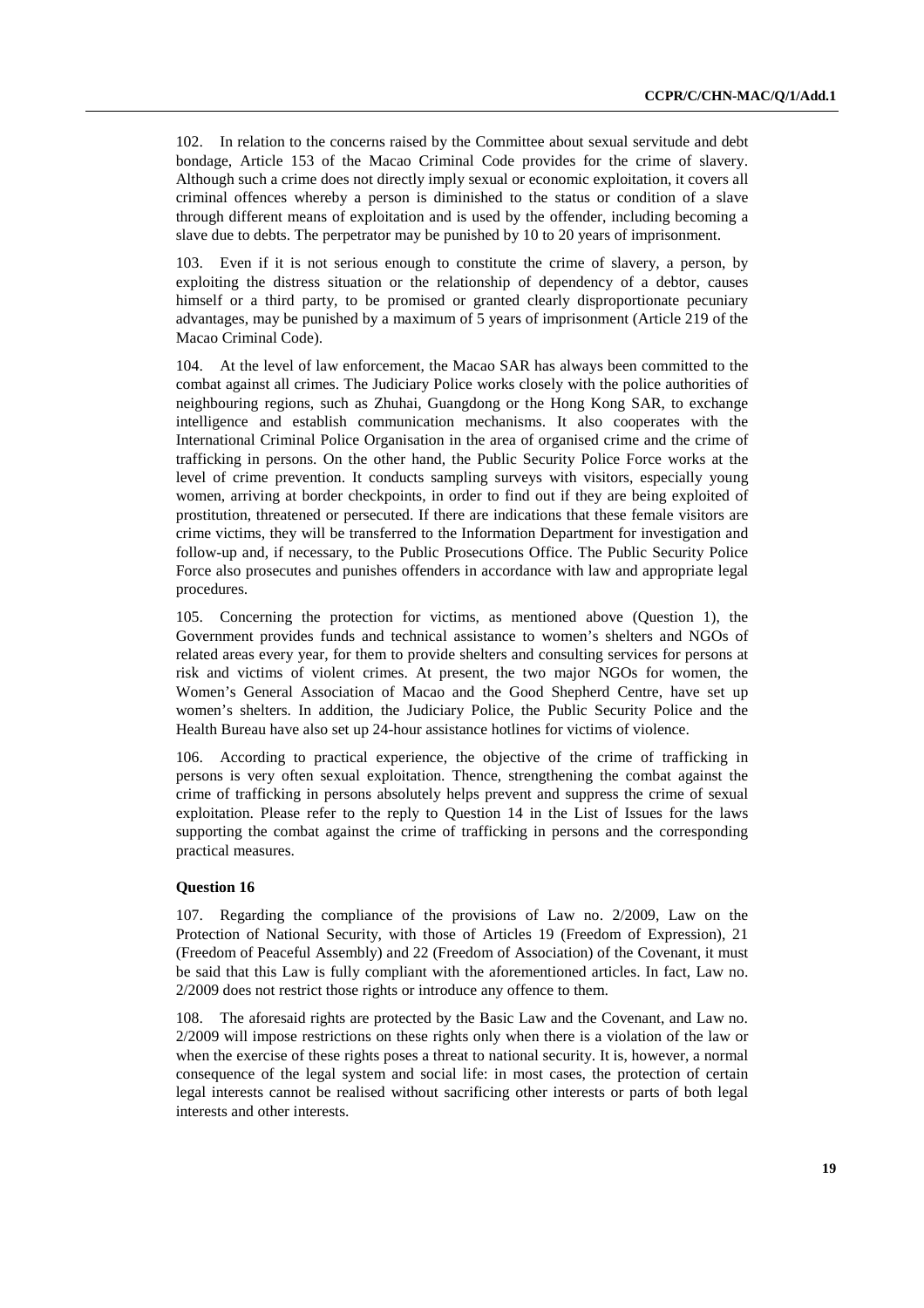109. The Covenant itself also expressly stipulates that the aforementioned rights could be restricted for safeguarding national security, public safety and public order when necessary (Articles 19(3), 21 and 22(2) of the Covenant).

110. The concern of the Committee regarding the expression of "other grave illegal acts" is unfounded since Law no. 2/2009 presents a detailed list of behaviours covered by that concept, which means that "other grave illegal acts" solely refers to the behaviours prescribed in Article 2(3) of Law no. 2/2009. It shall be noted that the expression of "public and direct incitement" was not created by Law no. 2/2009, it was adopted by the current Articles 231 and 298 of the Macao Criminal Code instead. Therefore, a lack of clarity in the definition does not exist.

111. Regarding the doubt on the definition of "state secrets", it is important to note that its scope is clearly provided by Law no. 2/2009: state secrets refer only to matters, documents, information or objects, which have to be kept confidential and which have been classified as related to national defence, external relations and other matters pertaining to the relationship between the Central Authority and the Macao SAR provided in the Basic Law (Article 5(5)). If necessary, the judicial organs may obtain documents certifying whether or not the aforementioned documents, information or objects are classified as state secrets from the Chief Executive of the Macao SAR or from the Central People's Government through the Chief Executive.

112. In relation to the specific matter of national security, the same legislative techniques have been adopted by other jurisdictions with a legal system identical to the Macao SAR's. In fact, the drafting of the law was made after a detailed comparative analysis of those other legal systems, with special consideration of the following provisions: (1) the provisions of Articles 81, 88, 93 to 99, 100, 125 and 125-A of the German Criminal Code; (2) the provisions of Articles 411-1 to 411-4, 411, 412-1, 413-10, 413-11, 431-6 and 433-10 of the French Penal Code; (3) the provisions of Articles 26, 27 and 28 of the Portuguese Code of Military Justice and of Articles 297, 308, 316, 325, 330 and 333 of the Portuguese Criminal Code; (4) and the provisions of Articles 241, 242, 243, 247, 256, 259, 283, 289 and 302 of the Italian Criminal Code.

113. So far, no individuals have been charged under this law. Neither has any criminal proceeding been initiated.

#### **Question 17**

114. Pursuant to the provision of Article 3 of the Nationality Law of the People's Republic of China (hereinafter referred to as the Nationality Law of China), it is stated that "The People's Republic of China does not recognise dual nationality for any Chinese national." In order to settle the issue of the nationality of Macao residents, the memorandum of Annex II of the Joint Declaration of the Government of the People's Republic of China and the Government of the Republic of Portugal on the Question of Macao (hereinafter referred to as the Sino-Portuguese Joint Declaration) declares that "The inhabitants in Macao who come under the provisions of the Nationality Law of the People's Republic of China, whether they are holders of the Portuguese travel or identity documents or not, have Chinese citizenship. Taking account of the historical background of Macao and its realities, the competent authorities of the Government of the People's Republic of China will permit Chinese nationals in Macao previously holding Portuguese travel documents to continue to use these documents for traveling to other states and regions after the establishment of the Macao Special Administrative Region. The abovementioned Chinese nationals will not be entitled to Portuguese consular protection in the Macao Special Administrative Region and other parts of the People's Republic of China". The Explanations of Some Questions by the Standing Committee of the National People's Congress concerning the Implementation of the Nationality Law of the People's Republic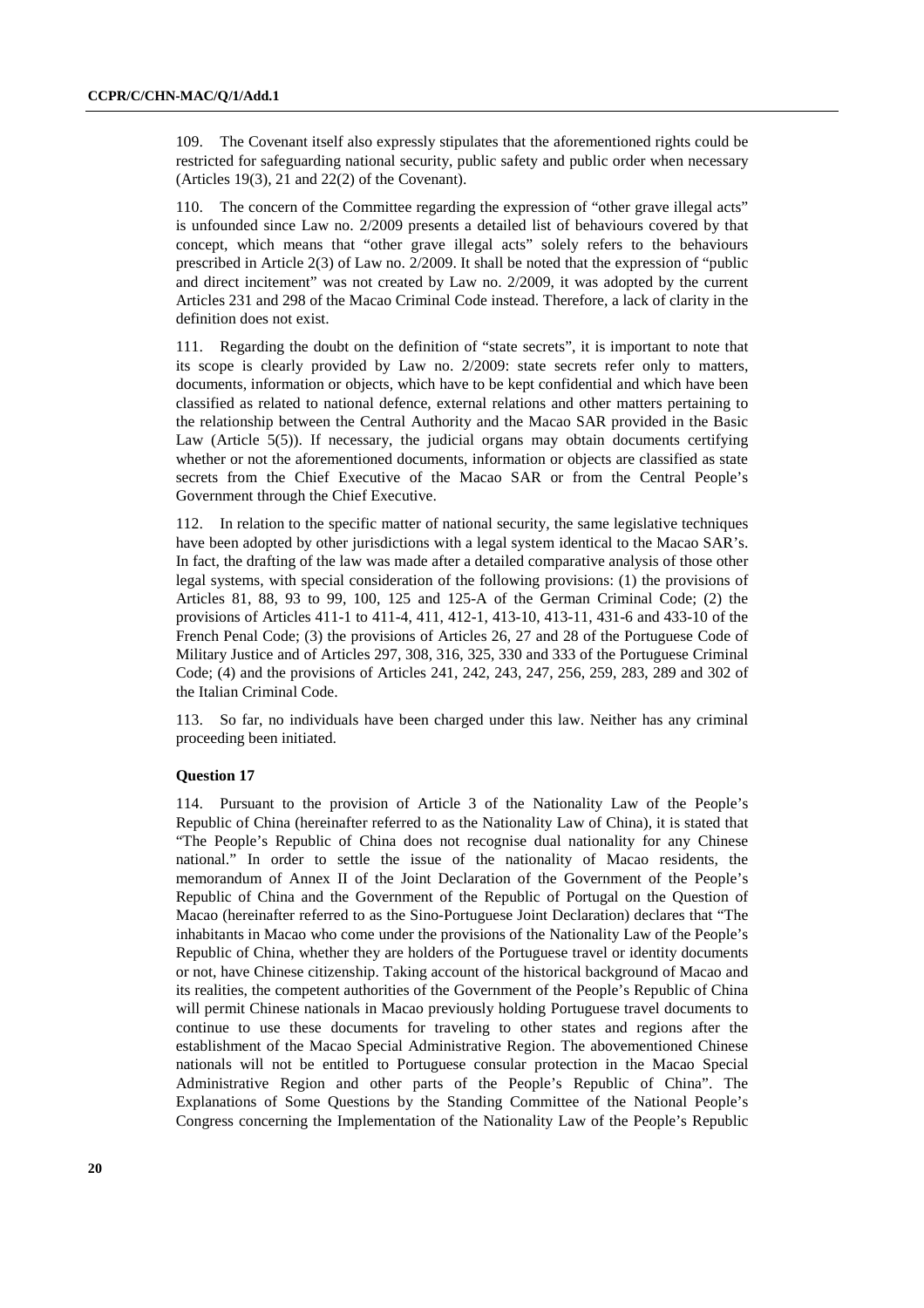of China in the Macao Special Administrative Region passed on 29 December 1998 further clarified the aforementioned standpoint and it is a significant legal document for handling the issue of Macao SAR residents' nationality.

115. Therefore, the rights of Chinese nationals of Macao who were originally holding Portuguese travel documents are not diminished after the handover and are entitled to the corresponding rights and freedom of Macao SAR residents pursuant to the Basic Law and relevant provisions.

## **Question 18**

116. At present, the Macao SAR Government provides 15-year free education to students enrolled in the non-tertiary education institutions of formal education that are within the free-education system. Meanwhile, the Macao SAR Government also provides tuition subsidies to the Macao SAR residents who enroll in the non-tertiary education institutions that are beyond the free education system so as to guarantee the Macao SAR residents, including legal immigrants, their right to education in the economic aspect.

117. On the other hand, considering children's right to education, the Macao SAR Government allows visitors who are permitted to stay in the Macao SAR for over 90 days to enroll in any non-tertiary education institution in Macao during their legal stay. Currently, due to the fact that the aforementioned people are not Macao SAR residents, hence they are not entitled to any education allowance including free education.

118. As regards the measures for promoting integration of migrant students, the Macao SAR Government started organising a learning programme for newcomer students to Macao since 1997 and a relevant programme with a non-governmental organisation (the General Union of Neighbourhood Associations of Macao) since 2008. The content of the aforementioned programmes mainly aims at enhancing the self-confidence and languagelearning ability of the newcomer adolescents and children to Macao and the programmes chiefly involve English courses, Cantonese courses and courses for familiarising the students with both traditional Chinese and simplified Chinese. The total numbers of students participating in the activities held during Academic Years 2010/2011 and 2011/2012 were 86 and 124 respectively.

## **Question 19**

119. The execution of the act of corporal punishment on children, according to the circumstances of offences, is punishable pursuant to the different charges stated in the Macao Criminal Code, including the ordinary offence against physical integrity (Article 137), the serious offence against physical integrity (Article 138) and the aggravated offence against physical integrity (Article 139). Should the act of injury occur during the academic staff's performance of duties, the relevant penalty may be aggravated by one-third in its minimum and maximum limits under Article 140 of the Macao Criminal Code.

120. In addition, Article 146 of the Macao Criminal Code specially stipulates that the perpetrator of the following offences can be sentenced to imprisonment of 1 to 8 years: failure to care or assist the child whom he/she lawfully cares for or is in charge of, or has the responsibility to instruct or educate in accordance with his/her obligations; or the infliction of physical or mental abuse, or cruel treatment. Should the aforementioned facts lead to the death of the victim, the perpetrator can be sentenced to imprisonment of 5 to 15 years.

121. As regards the execution of disciplinary penalties on children in schools or educational institutions, the Student Discipline System for Government Educational Institutes ratified by Order no. 46/SAAEJ/97 explicitly prohibits schools from adopting any penalty that harms students' mental or physical integrity and their personal dignity as a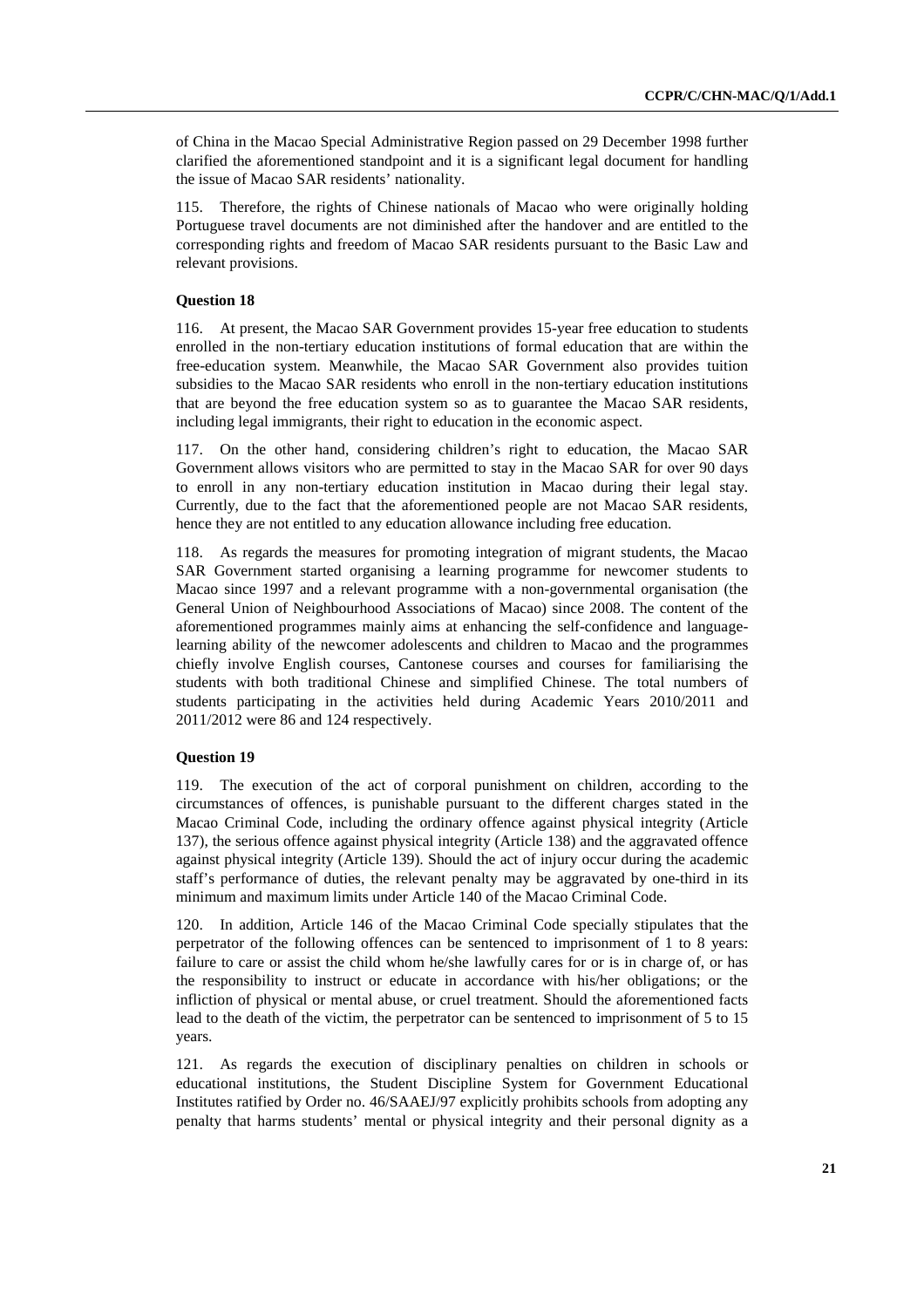disciplinary penalty. In fact, the Education and Youth Affairs Bureau distributes the School Operations Manual that provides guidance for schools to launch various tasks every year. Concerning the elimination of all forms of corporal punishment, the School Operations Manual clearly requires schools to adhere to the following guidelines: (1) Infliction of any kind of mental or physical harm on students due to their differences in gender, race, cultural background, religious beliefs, family background, lifestyle, academic results, physical and mental development, and so forth is prohibited; (2) the execution of penalties that may harm students' mental, physical and spiritual health and personal dignity, such as hitting students, commanding students to harm themselves or each other, assigning students to stay in certain physically exhausting postures or motions, increasing homework as a form of punishment, ordering students to write school regulations or degrading words, executing confined isolation or social isolation, verbal humiliation, public humiliation, imposing noncompensatory fine, depriving physical needs and so forth, is prohibited.

122. In order to supervise the execution of the aforementioned guidelines, the Education and Youth Affairs Bureau, together with the Campus Crisis Management Teams, established a notification system. Should violations of the aforementioned guidelines be found, the schools must notify the aforementioned Bureau so that it can launch investigation and supervision tasks, correct problems in time, and impose penalties pursuant to law if the situations are found to be real.

123. Regarding the minors who are 12 but not yet 16 and who need to be under educational supervision due to their commitments of criminal offenses or misdemeanours, there are articles in Law no. 2/2007 that regulate the Young Offenders Institute's means of handling juvenile delinquents and clearly prohibit the adoption of educational supervision measures that harm students' physical integrity, health and dignity so as to protect the juveniles from experiencing any ill treatment and different kinds of corporal punishment.

124. In order to implement the related articles, the Young Offenders Institute has arranged a relevant pre-entry training programme for its new staff and has also provided regular internal trainings for other staff. Moreover, the administrative staff and other staff often meet for discussing various matters of operation so as to ensure that its staff can perform their duties in accordance with relevant laws.

# **Question 20**

125. According to the information received, there are altogether 884 senior civil servants, including leaders, chiefs and office advisers in the structure of public administration of the Macao SAR. 606 of the aforementioned 884 senior civil servants were born in the Macao SAR, with a percentage of 68.6%.

| Distribution of Places of Birth of Senior Civil Servants |                  |            |  |  |  |
|----------------------------------------------------------|------------------|------------|--|--|--|
| Place of Birth                                           | Number of People | Percentage |  |  |  |
| Macao                                                    | 606              | 68.6%      |  |  |  |
| China                                                    | 172              | 19.5%      |  |  |  |
| Portugal                                                 | 39               | 4.4%       |  |  |  |
| Other Regions                                            | 67               | 7.6%       |  |  |  |
| <b>Total Number</b>                                      | 884              | 100.0%     |  |  |  |
|                                                          |                  |            |  |  |  |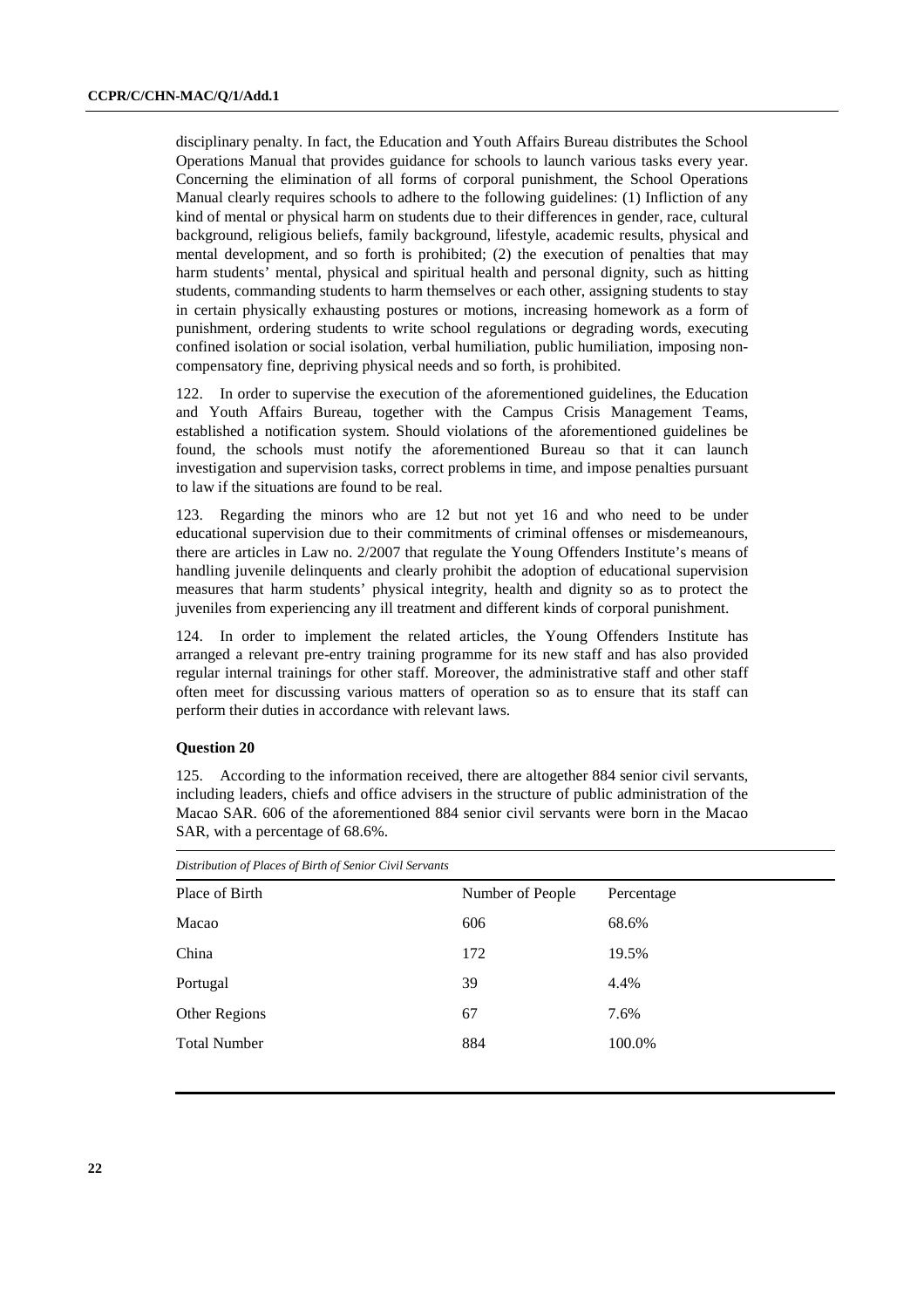Source of information: Public Administration and Civil Service Bureau 2012

Note: (1) The information, which excludes that of the personnel of the University of Macao, the Macao Polytechnic Institute, the Macao Foundation, the Civil Aviation Authority, the Macao Trade and Investment Promotion Institute and the Macao Monetary Authority, was provided up to 30 September 2012.

# **Question 21**

126. The Method for the Selection of the Chief Executive of the Macao SAR, which is provided for in Article 47 of the Basic Law and its Annex I, is an important part of the Macao SAR political structure. According to the aforementioned provisions, the Chief Executive will be elected by a broad representative Election Committee and appointed by the Central People's Government. The delimitation of the various sectors in the Chief Executive Election Committee, the organisations in each sector eligible to return Election Committee members and the number of such members returned by each of these organisations will be prescribed by an electoral law enacted by the Macao SAR in accordance with the principles of democracy and openness. In order to implement the provisions of the Basic Law, the Legislative Assembly of the Macao SAR formulated Law no. 3/2004, the Chief Executive Election Law, in April 2004. The Election Committee for the 2nd term and 3rd term Chief Executives was composed of 300 members.

127. Since the establishment of the 3rd term Government of the Macao SAR, the Government has been extensively listening to the society for opinions on the development of its political structure. The Chief Executive, in accordance with the Basic Law and the relevant explanations of the Standing Committee of the National People's Congress, submitted a report to the Standing Committee of the National People's Congress in February 2012, expressing the need to make appropriate modifications to the Method for the Selection of the Chief Executive in 2014 within the framework of the Basic Law, according to the practical situation of the Macao SAR.

128. The Standing Committee of the National People's Congress, after receiving the report submitted by the Chief Executive, adopted the Decision on the Methods for Forming the Legislative Assembly in 2013 and Selecting the Chief Executive in 2014 of the Macao Special Administrative Region, which provides that Article 1 of Annex I of the Basic Law about the Chief Executive being elected by a broadly representative Election Committee remains unchanged. With this prerequisite, the Method for the Selection of the Chief Executive of the Macao SAR in 2014 may be appropriately modified pursuant to Article 47 of the Basic Law and Article 7 of its Annex I.

129. For this reason, the Macao SAR Government launched a 45-day public consultation for the society to have a consensus on the modification to the Method for the Selection of the Chief Executive, and submitted to the Legislative Assembly in May 2012 the resolution on the Modification to the Method for the Selection of the Chief Executive of the Macao Special Administrative Region (draft), suggesting that the number of members of the Chief Executive Election Committee should be increased from 300 to 400 and, correspondingly, the number of members required for the nomination of candidates for the office of the Chief Executive should be increased from 50 to 66.

130. Afterwards, the aforementioned resolution was adopted smoothly at the Legislative Assembly and approved by the Standing Committee of the National People's Congress; thereby, the legal procedures for the modification to Annex 1 of the Basic Law were completed. In order to implement the modified Annex 1 of the Basic Law, the Legislative Assembly adopted Law no. 11/2012, the Amendment to Law no. 3/2004, the Chief Executive Election Law.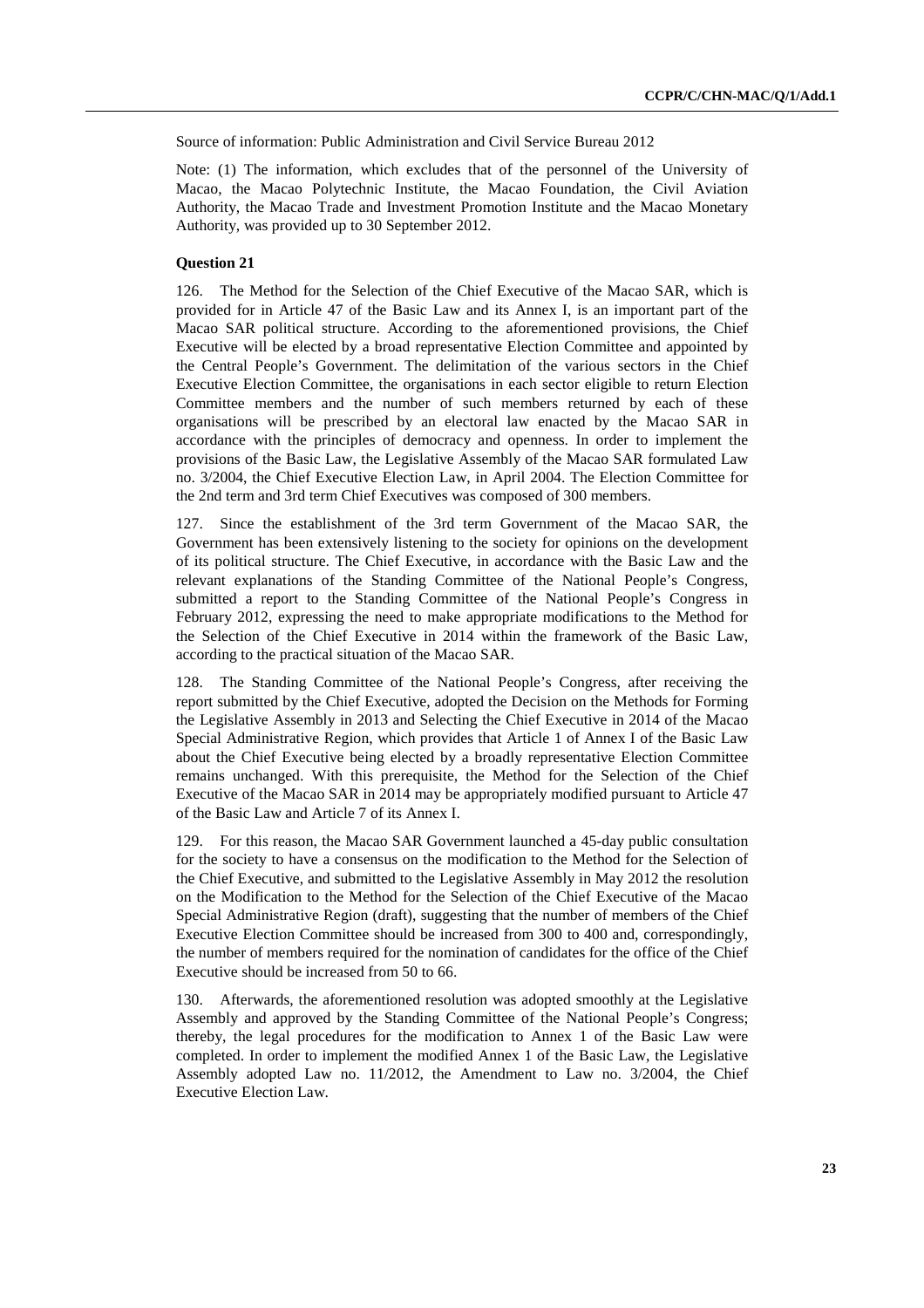131. Thence, in 2014, during the selection of the 4th term Chief Executive, the number of members of the Chief Executive Election Committee will be increased from 300 to 400.

# **Question 22**

132. In compliance with the principle of the Basic Law and conformance to the stipulations of all fundamental rights and duties, the Macao SAR Government devotes to the protection of the rights of migrant workers. In fact, Article 43 of Chapter III of the Basic Law provides that "persons in the Macao SAR other than Macao residents shall, in accordance with law, enjoy the rights and freedoms of Macao SAR residents prescribed in this Chapter."

133. In addition, pursuant to the provision of Article 6 of the Labour Relations Law, employees shall not be harmed or deprived of any right on the grounds of nationality, race, descent, and so forth under the premise of a lack of rational reasons. Furthermore, the principle of "non-discrimination" established in Article 2(3) of Law no. 21/2009, the Law on Employment of Non-Resident Workers, grants non-resident workers no less favourable treatment compared to resident workers in terms of rights, obligations and working conditions. Article 20 of the aforesaid law also stipulates the additional application of the general system of the Labour Relations Law to the labour relationship established with nonresident workers, particularly in the matters concerning rights, obligations and protection.

134. As regards equal remuneration, Article 2(4) of the Law on Employment of Non-Resident Workers stipulates that both non-resident workers and resident workers are entitled to equal remuneration for the same work or for work of equal value. In relation to compensation for work-related accidents and occupational diseases, non-resident workers are also protected by Decree-Law no. 40/95/M, the Legal Regime of Compensation for Work-Related Accidents and Occupational Diseases. Pursuant to Article 2(1) of the aforesaid Decree-Law, workers who provide service in any industry are entitled to the right of compensation for work-related accidents and occupational diseases. For this reason, the Macao SAR legislations have already explicitly protected non-resident workers from discrimination at work in the Macao SAR and guarantee them treatment no less favourable than that of resident workers.

135. On the other hand, it must be pointed out that the Labour Affairs Bureau carries out daily inspections of workplaces. If discrimination against resident workers or non-resident workers is found in workplaces, the Labour Affairs Bureau shall prosecute and punish the misconduct in accordance with the relevant law. Significantly, no complaint about discrimination has been reported to the Labour Affairs Bureau so far.

## **Question 23**

136. Article 38(2) and (3) of the Basic Law provides that the special protection for women, minors, persons with disabilities and the elderly involves various aspects such as education, employment, rehabilitation, family relations and so forth. Considering the limitation of space and the fact that the Macao SAR has recently submitted its detailed reports on the implementation of the Convention on the Rights of the Child, the Convention on the Rights of Persons with Disabilities, the Convention on the Elimination of All Forms of Discrimination against Women and the information contained therein is still valid, please refer to Annex II of the latest periodic report submitted by China in relation to the aforementioned three Conventions (CRC/C/CHN-MAC/2, CRPD/C/CHN-MAC/1 and CEDAW/C/CHN-MAC/7-8) for information on the legal protection and the actual protection measures for minors, persons with disabilities and women. Only the latest development since the submission of the reports and the special protection for the elderly will be narrated below.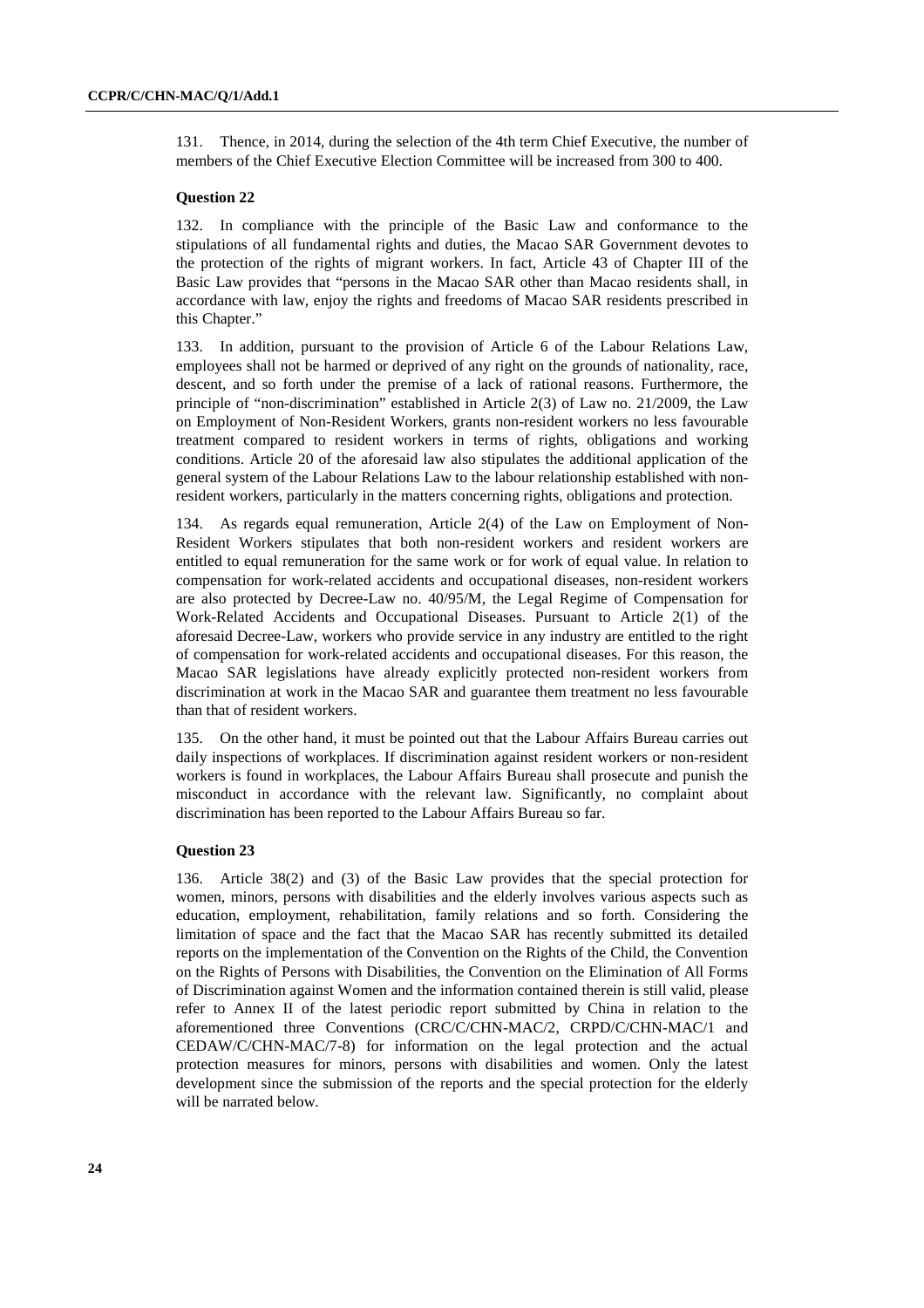137. With respect to protection at the legal level, apart from what was mentioned in the aforementioned reports, it is necessary to point out that, in order to facilitate family harmony and the protection for minors, women, persons with disabilities and the elderly who may be in relatively fragile situations, the Macao SAR Government is drafting a law on the prevention of domestic violence, with the aim at preventing, curbing and correcting acts of domestic violence, and strengthening the protection and assistance for victims.

138. The drafted law proposes that the competent department, upon identifying cases of domestic violence, shall inform domestic violence victims of their right to be protected and assisted and other information that is beneficial for safeguarding their rights and interests. The draft also proposes the competent department to, on its own or through cooperation with public or private entities, disseminate information on the prevention of domestic violence in schools, communities and media, so as to make the victims become aware of their rights and interests and where to seek help, and call public attention to the social problems caused by domestic violence and encourage the prevention of domestic violence together. Meanwhile, it also proposes specific training activities for police officers and other personnel with related functions on responding to and handling domestic violence issues.

139. Similarly, in order to ensure that the elderly may obtain appropriate domestic and social support and promote their well-beings, the Macao SAR Government is drafting a legal framework for the protection of the rights and interests of the elderly, with the aim at safeguarding the rights and interests of the elderly, particularly by establishing the form and responsibilities of the pension of the elderly, various fundamental rights, benefits and protection, and social participation of the elderly. The draft law also regulates the entity responsible for the coordination and supervision of the enforcement of the aforementioned Law and the consequences for violation. The public consultation of the draft law was launched earlier and will be submitted to the competent entity for consideration as soon as possible.

140. The Macao SAR Government emphasizes the comprehensive care for the elderly. At present, under the social protection system, the elderly who are 65 years old are entitled to apply for the pension for the elderly. In 2012, both pension for the elderly and pension for persons with disabilities were adjusted, both of which are MOP2,000.00 per month. In addition, in order to take care of the special needs of some of the elderly, those who are 60 years of age are allowed to advance part of their pensions. The amount will be calculated in proportion to their ages until they are 80 years old when they are entitled to the full amount (Law no. 4/2012 and Order no. 100/2011 of the Chief Executive). Moreover, the Government grants subsidies, with the amount of MOP6,000.00, to the elderly who are 65 years old every year (Administrative Regulation no. 12/2005 and Order no. 183/2012 of the Chief Executive).

141. It is worth mentioning that the Macao SAR Government is planning to increase both the pension and subsidies for the elderly to MOP3,000.00 per month and MOP6,600.00 per year respectively in 2013. At the same time, the Government is studying the possibility of combining and granting both allowances together, in order to ensure that the level of protection by pension is higher than the minimum subsistence index, so as to provide a little more protection for the elderly.

142. In the face of occasional difficulties or needs, the elderly may apply for subsidies to the Social Welfare Bureau, which will, according to specific situations, grant subsidies to individuals or families that are in financial difficulties due to social, health and other reasons (the subsidies may be converted into benefits in kind or the provision of services), to ensure that their basic daily needs are satisfied (Administrative Regulation no. 6/2007 and Order no. 151/2012 of the Chief Executive). Furthermore, disadvantaged families, including those with members with disabilities and chronic illnesses, may apply for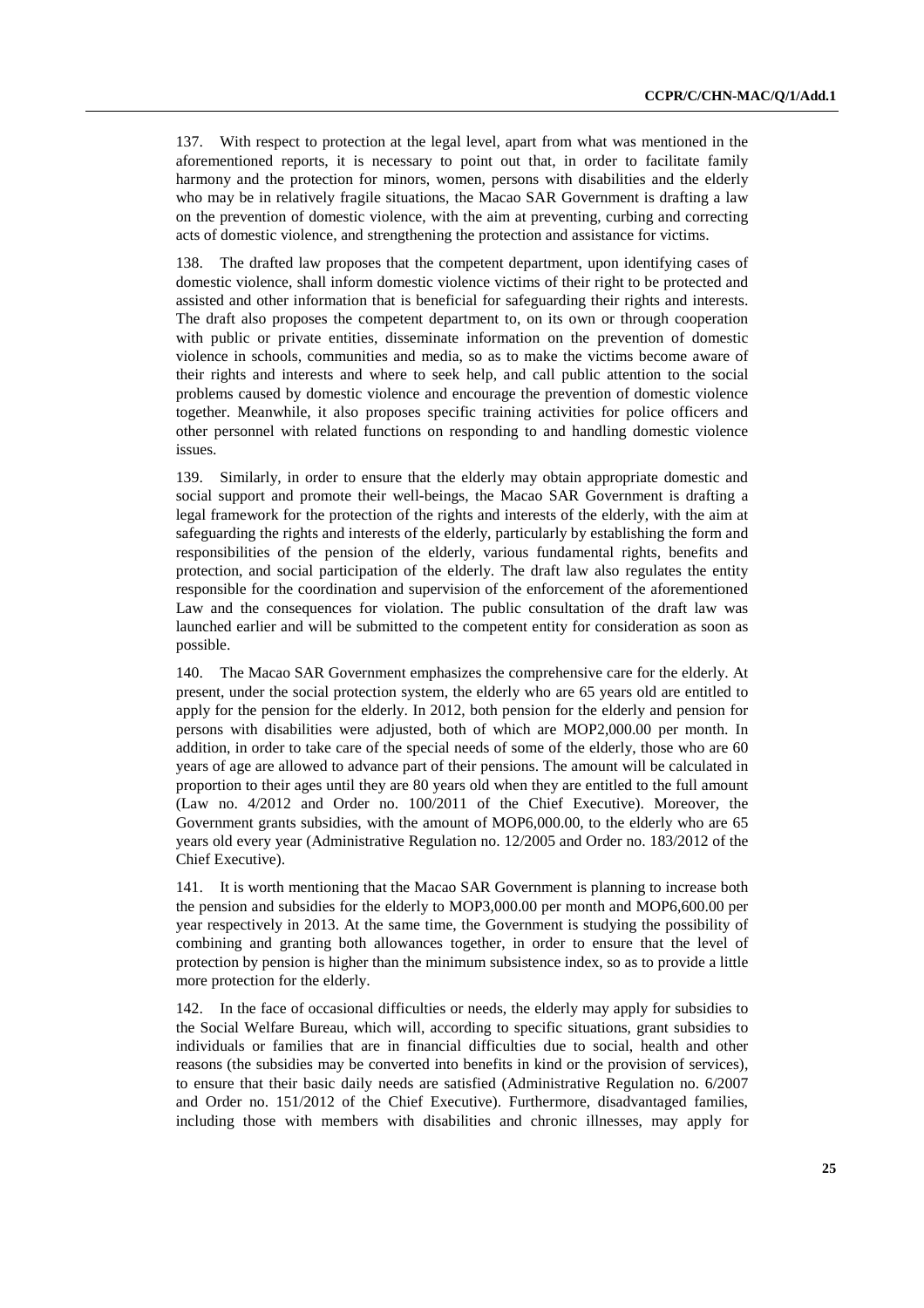treatment and disability subsidies (Orders no. 18/2003 and no. 214/2011 of the Secretary for Social Affairs and Culture).

143. Practically, with the financial and technical support of the Macao SAR Government, certain NGOs provide residential facilities, home care services and other community support services like meal delivery, personal care, household cleaning, bathing, escorted medical visits, laundry, shopping, personal counselling, telephone hotlines, mutual support network, community activities, visits, home care and rehabilitation services to those in need which include the frail elderly, vulnerable women, and persons with disabilities who lack family care. In recent years, the Government has extended their support services to the elderly who live alone and who have special needs to include home emergency alarm services like alerting ambulances, contacting family members or important persons, and service hotlines for timely nursing reminder services or social contacts (Order no. 279/2009 of the Chief Executive).

144. To supervise and assist the implementation of legal protection for minors, women, persons with disabilities and the elderly, the Youth Affairs Committee (2002), the Women Affairs Committee (2005), the Elderly Affairs Committee (2007) and the Rehabilitation Affairs Committee (2008) were successively established, consisting of representatives of government departments and NGOs, as well as outstanding people in the community in the related fields, with the aim at assisting the administrative authorities in formulating, executing, coordinating, following up and supervising social policies or laws and regulations for minors, women, persons with disabilities and the elderly, in order to facilitate the realisation of their legitimate rights and interests. The participation of NGOs in the abovementioned four committees strengthens and safeguards the realisation of equality and non-discrimination policies and ensures the transparency of procedures in the allocation of resources and quality of services.

## **Question 24**

145. Pursuant to the provision of Article 85(1)(vi) of the Labour Relations Law, should an employer deny, in whole or in part, his employees' right to receive remuneration, such an act is regarded as a misdemeanor and the employer is liable to a fine of MOP20,000.00 (twenty thousand patacas) to MOP50,000.00 (fifty thousand patacas) for each affected employee. In fact, "fines" contain a criminal nature in the legal system of the Macao SAR. Pursuant to Article 87 of the same Law, the aforementioned penalty fine shall be convertible into imprisonment under the Macao Criminal Code .

146. In relation to working hours, pursuant to the provision of Article 33(1) of the Labour Relations Law, the normal working hours shall not exceed eight hours a day and forty-eight hours a week. Although an employer may, according to the characteristics of the operation of his enterprise, reach an agreement with his employee in order to exceed those limits, in which case the employee must have 10 consecutive hours and a total of not less than 12 hours of rest per day and that the working hours shall not exceed 48 hours per week. The employer's violation of the relevant provision will be considered as a misdemeanor and he, pursuant to the provision of Article  $85(2)(ii)$  of the same law, shall be punished with a fine of MOP10,000.00 (ten thousand patacas) to MOP25,000.00 (twenty-five thousand patacas) for each affected employee.

147. Concerning the issue of setting the minimum wage, as a free economic society, employers and employees in the Macao SAR are free to set working conditions that are not lower than the statutory standard. Although the minimum wage has not been set in the current system, there are relevant measures for relieving the economic pressure of lowincome employees. The outsourced security guards and cleaners of the Macao SAR Government are already protected by the statutory minimum wage. The amounts concerned had already been raised to a minimum hourly wage of MOP23.00, a minimum daily wage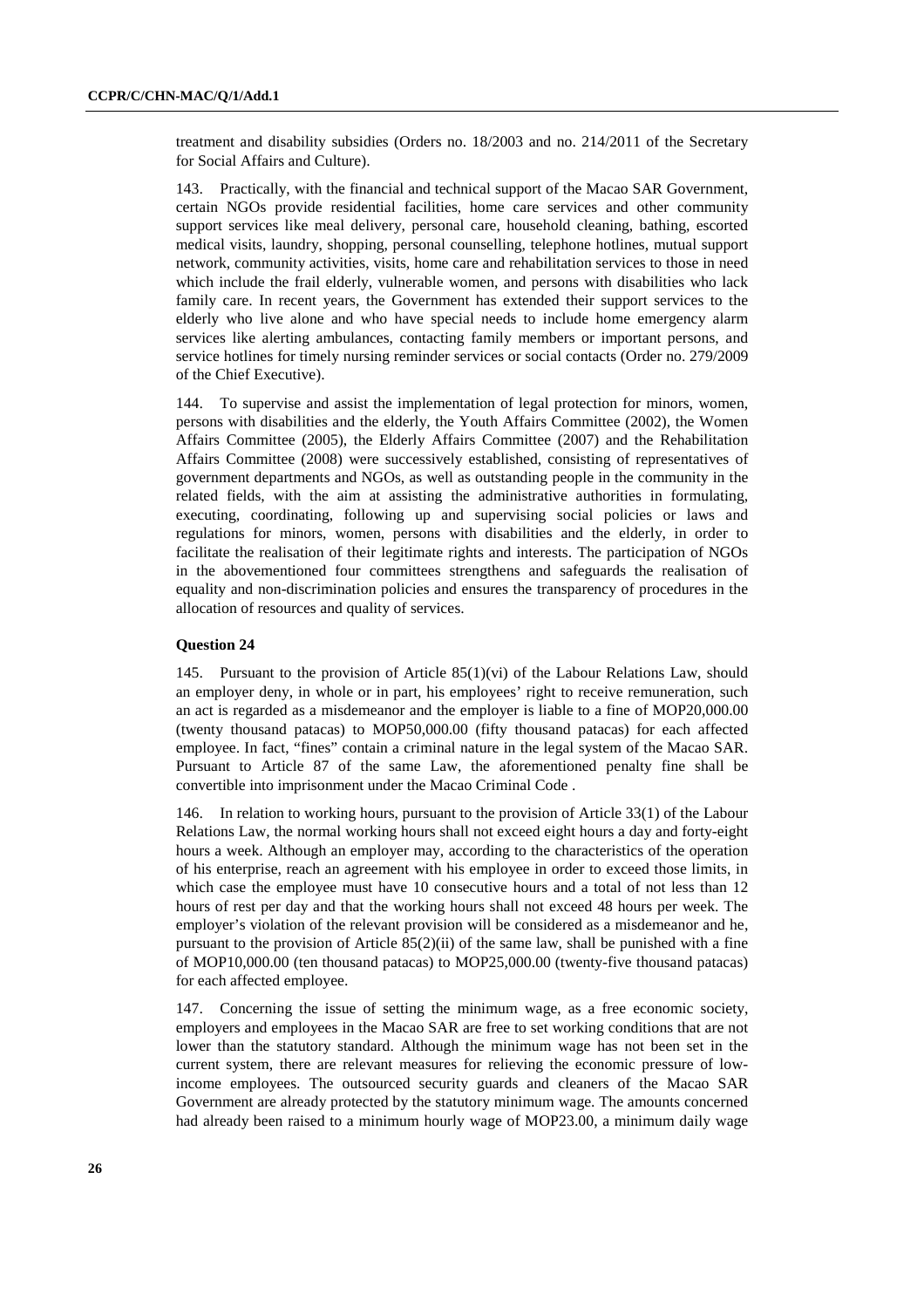of MOP184.00 and a minimum monthly wage of MOP4,784.00 in 2011. As regards the issue of the implementation of the minimum wage, the Macao SAR Government will continue to facilitate the tri-party of employees, employers and politicians to launch discussions about the establishment of a minimum wage system through the Standing Committee for the Coordination of Social Affairs in coordination with the circumstances and needs of the development of our society.

148. Regarding the protection for non-resident workers, pursuant to the provision of Article 3(3) of the Labour Relations Law, the labour relations established with non-resident workers and part-time employees shall be governed by special legislation. For this reason, the Macao SAR Government has formulated the Law on Employment of Non-Resident Workers. Article 20 of the aforementioned law stipulates that the general regime of the Labour Relations Law is additionally applicable to the labour relations established with non-resident workers, especially the matters involving rights, obligations and protection. Therefore, the rights of non-resident workers are equally protected as local workers' under the law. If any infringement of the violation of interests of non-resident workers is found, the punishment will be imposed by the Labour Affairs Bureau according to the law.

149. As there is no specification for part-time work in the Macao SAR yet, the provisions of the Labour Relations Law are additionally applicable to the relevant labour relations and the rights of part-time employees are guaranteed under the law. On the other hand, the Labour Affairs Bureau is actively conducting a comprehensive analysis and study of the formulation of a part-time work regime in the hope that it can submit the relevant comments to the Standing Committee for the Coordination of Social Affairs for the discussion between employers and employees.

# **Question 25**

150. In accordance with the practice in the making of other human rights report, the Initial Report has already been uploaded to the website of the Macao SAR Government and that of the Law Reform and International Law Bureau for public reference. All government departments, relevant committees, the Legislative Assembly, NGOs and the public are free to provide the report with opinions and suggestions. However, the Macao SAR Government also holds that the present practice can be further improved by consulting the public, the Legislative Assembly, government departments and NGOs more extensively, including the uploading of the Committee's question list, concluding observations and other information to the government website so that the general public will have a better understanding of the latest progress of the implementation report, will make comments and will supervise the implementation of the Covenant in the Macao SAR.

151. In relation to the participation of NGOs in the making of the Initial Report, it is worth mentioning that the compilation of the Report was based on the information provided by various government departments in different areas of the implementation of the Covenant. These government departments and the relevant NGOs that provided the information have been in close cooperation for the sake of providing the Report with the latest information about the protection of human rights.

In order to strengthen the cooperation with NGOs, the Macao SAR Government encourages NGOs to implement and execute various sorts of projects or activities for the protection of human rights by different means of funding. For instance, the Social Welfare Bureau provides NGOs (such as the Association of Parents of the Mentally Handicapped, the Women's General Association of Macao, the Good Shepherd Centre and so forth) with financial assistance, technical assistance, facilities and so forth in order to support them in their continuous provision of individual assistance services for those in need. The Education and Youth Affairs Bureau continues funding NGOs (such as the Caritas Macao) for their purchase of education or support services for students with special educational